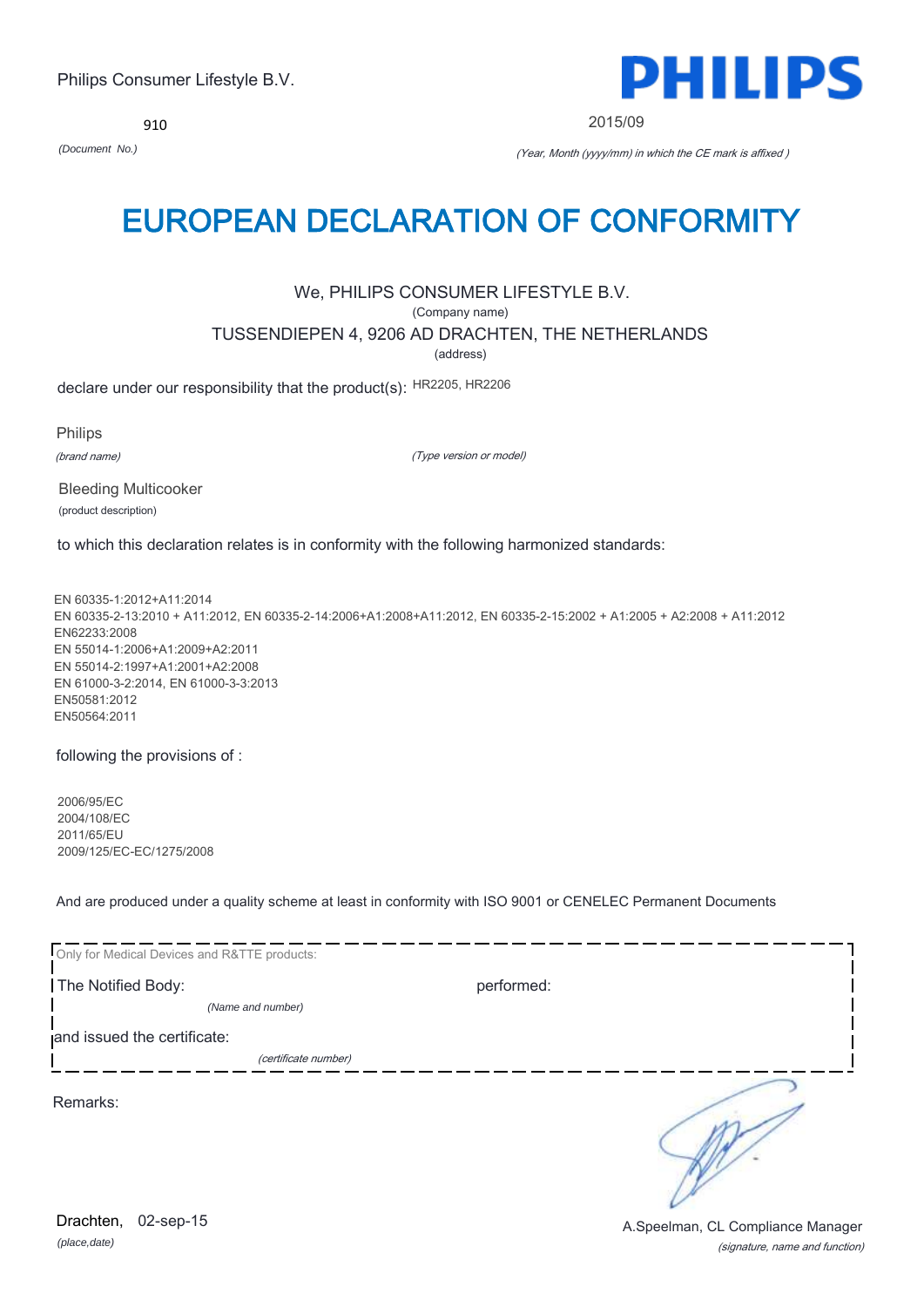910



### 2015/09

*(Document No. /Bericht Nr. )* (Year, Month (yyyy/mm) in which the CE mark is affixed /Jahr der CE Zeichenerteilung )

# EUROPEAN DECLARATION OF CONFORMITY

(EG - Konformitätserklärung)

## We, PHILIPS CONSUMER LIFESTYLE B.V.

(Company name / Name)

TUSSENDIEPEN 4, 9206 AD DRACHTEN, THE NETHERLANDS

(address / Anschrift)

declare under our responsibility that the product(s) HR2205, HR2206

erklären als Verantwortliche, daß folgende(s) elektrische(n) Produkt(e)

Philips

(brand name, Markenname)

(Type version or model, Typenbezeichnung oder Modell )

Bleeding Multicooker (product description, Produktbezeichnung)

to which this declaration relates is in conformity with the following harmonized standards: (auf die sich diese Konformitätserklärung bezieht, allen nachstehenden hamonisierten Normen entspricht.)

EN 60335-1:2012+A11:2014 EN 60335-2-13:2010 + A11:2012, EN 60335-2-14:2006+A1:2008+A11:2012, EN 60335-2-15:2002 + A1:2005 + A2:2008 + A11:2012 EN62233:2008 EN 55014-1:2006+A1:2009+A2:2011 EN 55014-2:1997+A1:2001+A2:2008 EN 61000-3-2:2014, EN 61000-3-3:2013 EN50581:2012 EN50564:2011

following the provisions of : (Entsprechend den Bestimmungen der)

2006/95/EC 2004/108/EC 2011/65/EU 2009/125/EC-EC/1275/2008

And are produced under a quality scheme at least in conformity with ISO 9001 or CENELEC Permanent Documents (und die gemäß eines Qualitätsystems produziert werden, dass mindestens der ISO 9001 oder CENELEC Permanent Documents entspricht)

| Only for Medical Devices and R&TTE products: |                                         |                            |                                                             |
|----------------------------------------------|-----------------------------------------|----------------------------|-------------------------------------------------------------|
| The Notified Body:<br>(benannte Stelle)      | (Name and number/ Name und Kennnummer)  | performed:<br>(ausgeführt) | (description of intervention / Beschreibung des Verfahrens) |
| and issued the certificate:                  |                                         |                            |                                                             |
| (und stellen das Zertifikat)                 | (certificate number / Zertifikatnummer) |                            |                                                             |
| Remarks:                                     |                                         |                            |                                                             |

*(place,date / Ort, Datum )* Drachten, 02-sep-15

(signature, name and function / Unterschrift, Name und Funktion des Unterzeichners ) A.Speelman, CL Compliance Manager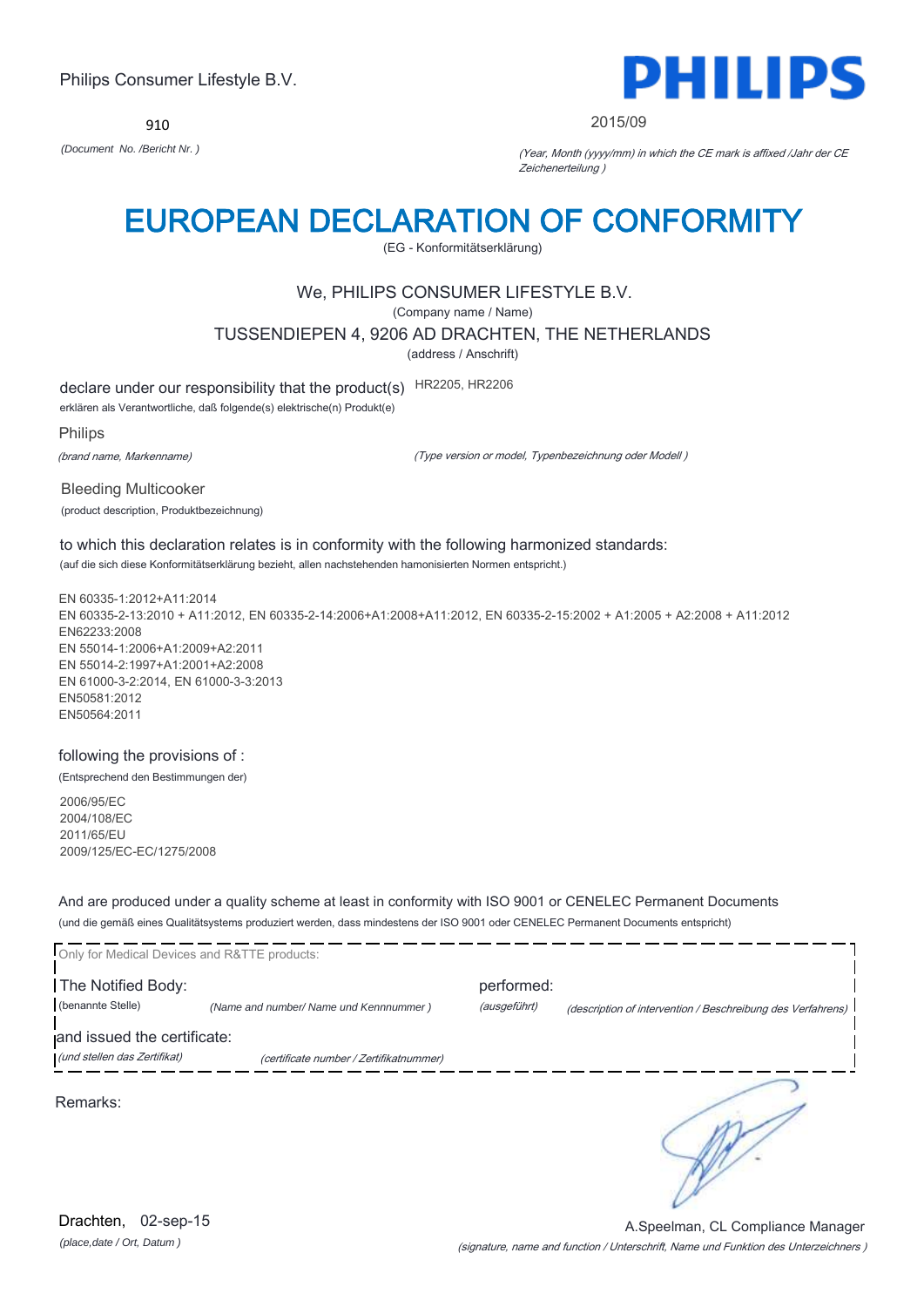910



2015/09

*(Document No. / Numéro du document)* (Year, Month (yyyy/mm) in which the CE mark is affixed / Année/mois (aaaa/mm) au cours de laquelle le marquage CE a été apposé)

# EUROPEAN DECLARATION OF CONFORMITY

(DECLARATION DE CONFORMITE CE)

## We, PHILIPS CONSUMER LIFESTYLE B.V.

(Company name / Nom de l'entreprise)

TUSSENDIEPEN 4, 9206 AD DRACHTEN, THE NETHERLANDS

(address / adresse)

declare under our responsibility that the product(s) HR2205, HR2206

(déclarons sous notre propre responsabilité que le(s) produit(s))

Philips

(brand name, nom de la marque)

(Type version or model, référence ou modèle)

Bleeding Multicooker (product description, description du produit)

to which this declaration relates is in conformity with the following harmonized standards: (auquel cette déclaration se rapporte, est conforme aux normes harmonisées suivantes)

EN 60335-1:2012+A11:2014 EN 60335-2-13:2010 + A11:2012, EN 60335-2-14:2006+A1:2008+A11:2012, EN 60335-2-15:2002 + A1:2005 + A2:2008 + A11:2012 EN62233:2008 EN 55014-1:2006+A1:2009+A2:2011 EN 55014-2:1997+A1:2001+A2:2008 EN 61000-3-2:2014, EN 61000-3-3:2013 EN50581:2012 EN50564:2011

### following the provisions of :

(conformément aux exigences essentielles et autres dispositions pertinentes de:)

2006/95/EC 2004/108/EC 2011/65/EU 2009/125/EC-EC/1275/2008

And are produced under a quality scheme at least in conformity with ISO 9001 or CENELEC Permanent Documents (Et sont fabriqués conformément à une qualité au moins conforme à la norme ISO 9001 ou aux Documents Permanents CENELEC)

| Only for Medical Devices and R&TTE products:                |                                             |              |                                                              |
|-------------------------------------------------------------|---------------------------------------------|--------------|--------------------------------------------------------------|
| The Notified Body:                                          |                                             | performed:   |                                                              |
| (L'Organisme Notifié)                                       | (Name and number/ nom et numéro)            | (a effectué) | (description of intervention / description de 'intervention) |
| and issued the certificate:<br>(et a délivré le certificat) | (certificate number / numéro du certificat) |              |                                                              |
| Remarks:                                                    |                                             |              |                                                              |

*(place,date / lieu, date)* Drachten, 02-sep-15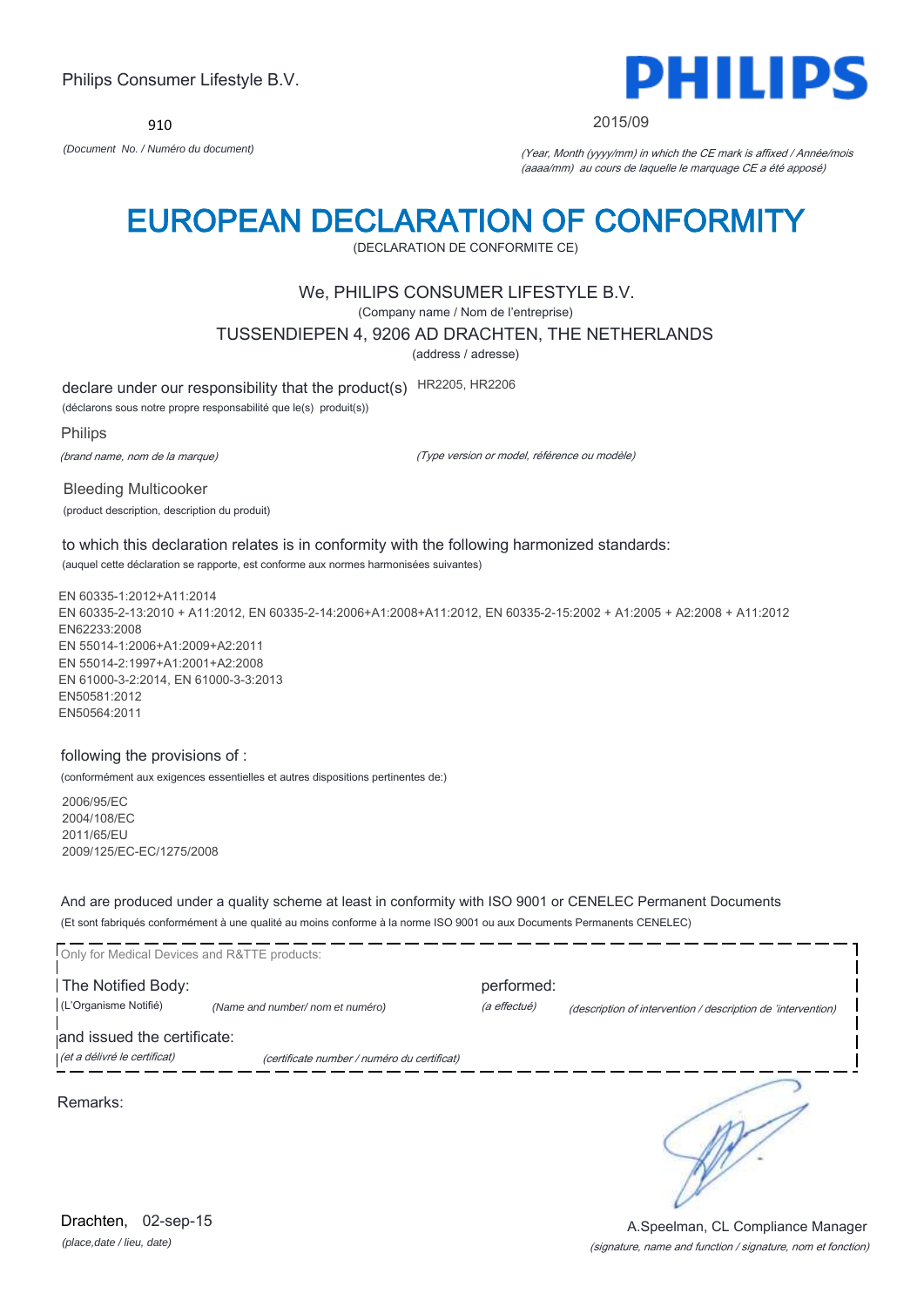910



### 2015/09

*(Document No. / Documentnummer)* (Year, Month (yyyy/mm) in which the CE mark is affixed / Jaar, maand waarin de CE markering is uitgegeven)

# EUROPEAN DECLARATION OF CONFORMITY

(Europeese Conformiteitsverklaring)

### We, PHILIPS CONSUMER LIFESTYLE B.V.

(Company name / Bedrijfsnaam)

TUSSENDIEPEN 4, 9206 AD DRACHTEN, THE NETHERLANDS

(address / adres)

declare under our responsibility that the product(s) HR2205, HR2206

(verklaren dat onder onze verantwoordelijkheid de product(en))

Philips

(brand name, merknaam)

(Type version or model, typenummer of model)

Bleeding Multicooker (product description, productbeschrijving)

to which this declaration relates is in conformity with the following harmonized standards: (waar deze verklaring betrekking op heeft voldoen aan de volgende geharmoniseerde standaarden)

EN 60335-1:2012+A11:2014 EN 60335-2-13:2010 + A11:2012, EN 60335-2-14:2006+A1:2008+A11:2012, EN 60335-2-15:2002 + A1:2005 + A2:2008 + A11:2012 EN62233:2008 EN 55014-1:2006+A1:2009+A2:2011 EN 55014-2:1997+A1:2001+A2:2008 EN 61000-3-2:2014, EN 61000-3-3:2013 EN50581:2012 EN50564:2011

following the provisions of :

(volgens de voorwaarden van:)

2006/95/EC 2004/108/EC 2011/65/EU 2009/125/EC-EC/1275/2008

And are produced under a quality scheme at least in conformity with ISO 9001 or CENELEC Permanent Documents (En worden geproduceerd volgens een kwaliteitsprogramma wat minimaal overeenkomt met ISO9001 of de CENELEC permanente documenten)

|                                       | Only for Medical Devices and R&TTE products:      |                                                                            |
|---------------------------------------|---------------------------------------------------|----------------------------------------------------------------------------|
| The Notified Body:                    |                                                   | performed:                                                                 |
| (Notified Body)                       | (Name and number/ Naam en nummer)                 | (heeft uitgevoerd) (description of intervention / uitgevoerd testprotocol) |
| and issued the certificate:           |                                                   |                                                                            |
| (en heeft een certificaat uitgegeven) | (certificate number / nummer van het certificaat) |                                                                            |
|                                       |                                                   |                                                                            |

Remarks:

*(place,date / plaats, datum)* Drachten, 02-sep-15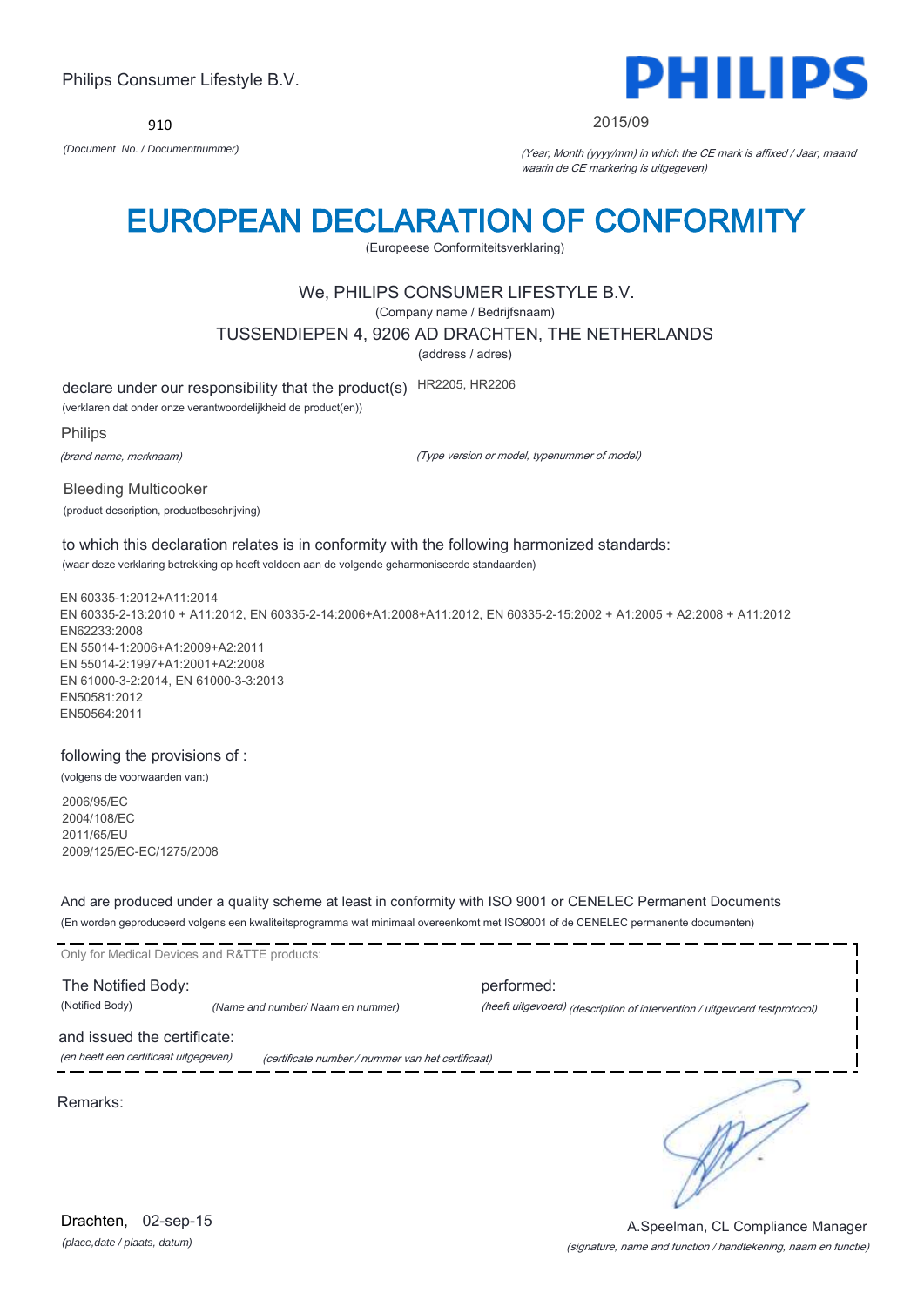910



2015/09

*(Document No. / Číslo zprávy)* (Year, Month (yyyy/mm) in which the CE mark is affixed / Rok udělění známky CE)

# EUROPEAN DECLARATION OF CONFORMITY

(Prohlášení o shodě v EU)

## We, PHILIPS CONSUMER LIFESTYLE B.V.

(Company name / Jméno)

TUSSENDIEPEN 4, 9206 AD DRACHTEN, THE NETHERLANDS

(address / adresa)

declare under our responsibility that the product(s) HR2205, HR2206

(Prohlašujeme na svou odpovědnost, že elektrický výrobek)

Philips

(brand name, značka)

(Type version or model, Typ verze nebo model)

Bleeding Multicooker (product description, popis výrobku)

to which this declaration relates is in conformity with the following harmonized standards: (na nějž se toto prohlášení vztahuje, je ve shodě s následujícími harmonizovanými normami:)

EN 60335-1:2012+A11:2014 EN 60335-2-13:2010 + A11:2012, EN 60335-2-14:2006+A1:2008+A11:2012, EN 60335-2-15:2002 + A1:2005 + A2:2008 + A11:2012 EN62233:2008 EN 55014-1:2006+A1:2009+A2:2011 EN 55014-2:1997+A1:2001+A2:2008 EN 61000-3-2:2014, EN 61000-3-3:2013 EN50581:2012 EN50564:2011

## following the provisions of :

(Následovaných ustanoveními Směrnic:)

2006/95/EC 2004/108/EC 2011/65/EU 2009/125/EC-EC/1275/2008

And are produced under a quality scheme at least in conformity with ISO 9001 or CENELEC Permanent Documents (A jsou vyráběny v systému řízení kvality minimálně ve shodě s ISO 9001 nebo)

| Only for Medical Devices and R&TTE products: |                                          |            |                                               |
|----------------------------------------------|------------------------------------------|------------|-----------------------------------------------|
| The Notified Body:                           |                                          | performed: |                                               |
| (Kompetentní orgán)                          | (Name and number/ Název a číslo)         | (provedl)  | (description of intervention / popis operace) |
| and issued the certificate:                  |                                          |            |                                               |
| (a vydal certifikát,)                        | (certificate number / číslo certifikátu) |            |                                               |
| Remarks:                                     |                                          |            |                                               |

*(place,date / místo, datum)* Drachten, 02-sep-15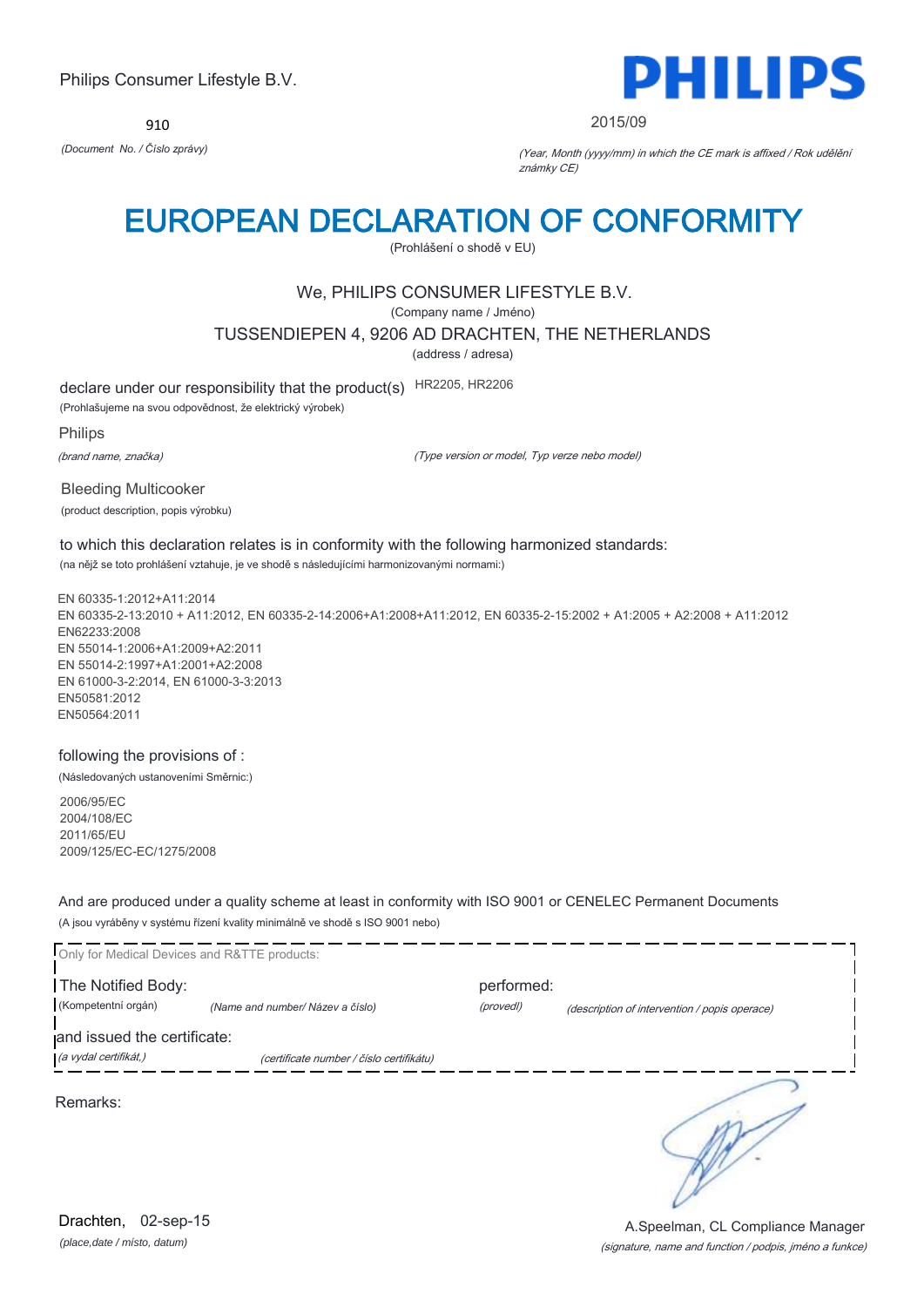910



2015/09

*(Document No. / Rapportnummer)* (Year, Month (yyyy/mm) in which the CE mark is affixed / Årstal for påhæftning af CE-mærkningen)

# EUROPEAN DECLARATION OF CONFORMITY

(EU KONFORMITETSERKLÆRING)

## We, PHILIPS CONSUMER LIFESTYLE B.V.

(Company name / Virksomhedens navn)

TUSSENDIEPEN 4, 9206 AD DRACHTEN, THE NETHERLANDS

(address / adresse)

declare under our responsibility that the product(s) HR2205, HR2206

(Erklærer i henhold til vores ansvar, at de(t) elektriske produkt(er))

Philips

(brand name, navn på varemærke)

(Type version or model, type eller model)

Bleeding Multicooker (product description, produktbeskrivelse)

to which this declaration relates is in conformity with the following harmonized standards: (til hvilke(t) denne erklæring relaterer sig, er i konformitet med følgende harmoniserede standarder)

EN 60335-1:2012+A11:2014 EN 60335-2-13:2010 + A11:2012, EN 60335-2-14:2006+A1:2008+A11:2012, EN 60335-2-15:2002 + A1:2005 + A2:2008 + A11:2012 EN62233:2008 EN 55014-1:2006+A1:2009+A2:2011 EN 55014-2:1997+A1:2001+A2:2008 EN 61000-3-2:2014, EN 61000-3-3:2013 EN50581:2012 EN50564:2011

### following the provisions of :

(Opfylder de ufravigelige krav og øvrige forskrifter i)

2006/95/EC 2004/108/EC 2011/65/EU 2009/125/EC-EC/1275/2008

And are produced under a quality scheme at least in conformity with ISO 9001 or CENELEC Permanent Documents (Og er produceret i en kvalitet, der, som minimum, opfylder kravene i ISO 9001-standarden eller CENELEC's permanente dokumenter)

| Only for Medical Devices and R&TTE products:            |                                         |                                                                                            |
|---------------------------------------------------------|-----------------------------------------|--------------------------------------------------------------------------------------------|
| The Notified Body:<br>(Det Notificerede Organ)          | (Name and number/ Navn og nummer)       | performed:<br>(har gennemført) (description of intervention / beskrivelse af intervention) |
| and issued the certificate:<br>(og udstedt erklæringen) | (certificate number / erklæringsnummer) |                                                                                            |
| Remarks:                                                |                                         |                                                                                            |

*(place,date / sted, dato)* Drachten, 02-sep-15

### (signature, name and function / Signatur, navn og titel) A.Speelman, CL Compliance Manager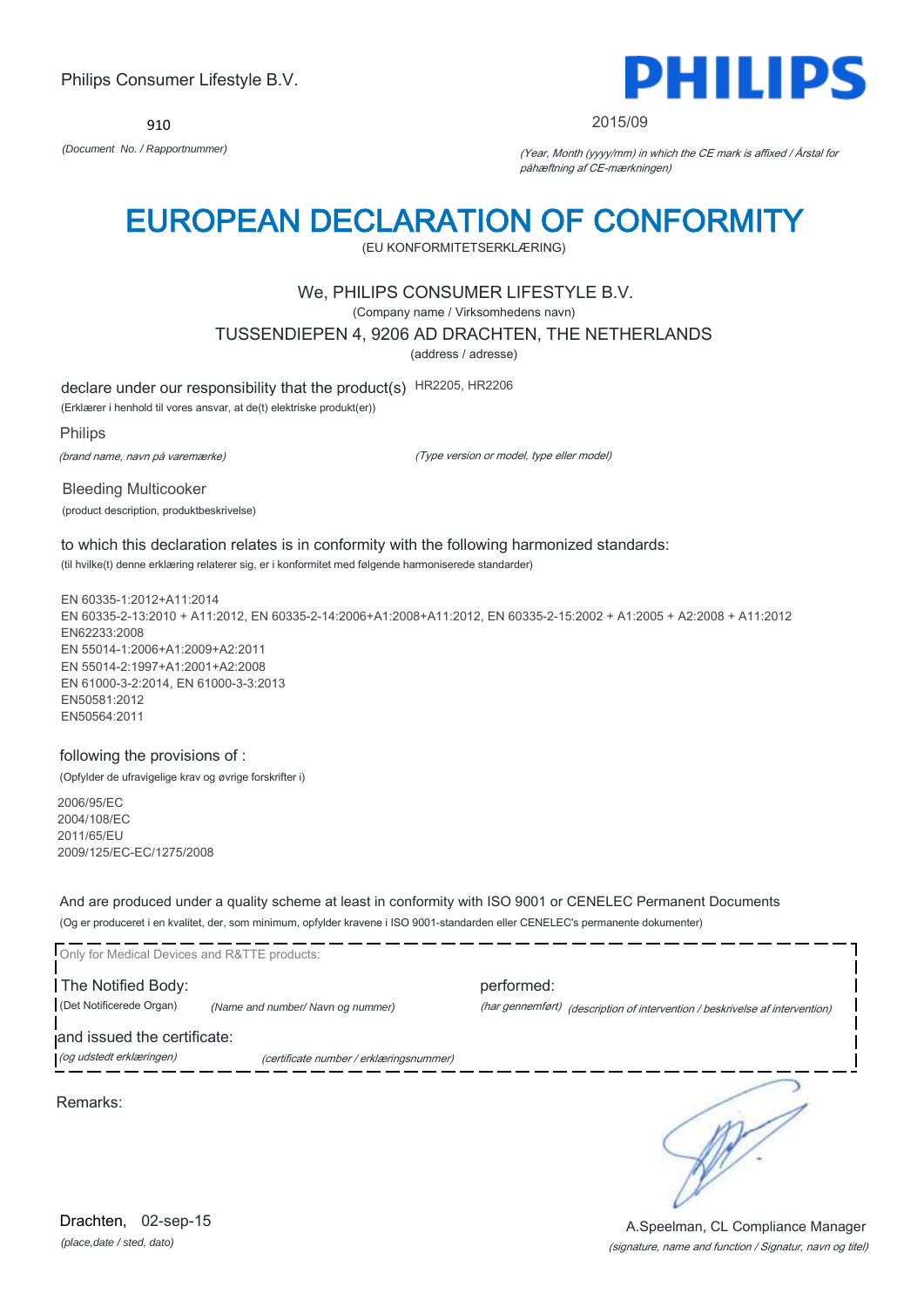910



### 2015/09

*(Document No. / Documento nº.)* (Year, Month (yyyy/mm) in which the CE mark is affixed / Año en el que se incluye el marcado CE))

# EUROPEAN DECLARATION OF CONFORMITY

(EU DECLARACIÓN CE DE CONFORMIDAD)

## We, PHILIPS CONSUMER LIFESTYLE B.V.

(Company name / Nombre compaña )

TUSSENDIEPEN 4, 9206 AD DRACHTEN, THE NETHERLANDS

(address / dirección )

declare under our responsibility that the product(s): HR2205, HR2206

(Declaramos bajo nuestra propia responsabilidad que el (los) producto(s):

Philips

(brand name, nombre de la marca)

(Type version or model, Referencia o modelo)

Bleeding Multicooker (product description, descripción del producto )

to which this declaration relates is in conformity with the following harmonized standards: (Al que hace referencia esta declaración cumple con las siguientes normas armonizadas)

EN 60335-1:2012+A11:2014 EN 60335-2-13:2010 + A11:2012, EN 60335-2-14:2006+A1:2008+A11:2012, EN 60335-2-15:2002 + A1:2005 + A2:2008 + A11:2012 EN62233:2008 EN 55014-1:2006+A1:2009+A2:2011 EN 55014-2:1997+A1:2001+A2:2008 EN 61000-3-2:2014, EN 61000-3-3:2013 EN50581:2012 EN50564:2011

### following the provisions of :

(Siguiendo las disposiciones relativas a:)

2006/95/EC 2004/108/EC 2011/65/EU 2009/125/EC-EC/1275/2008

And are produced under a quality scheme at least in conformity with ISO 9001 or CENELEC Permanent Documents (Y se fabrican conforme a una calidad al menos conforme a la norma ISO 9001 o a los Documentos Permanentes CENELEC)

| Only for Medical Devices and R&TTE products: |                                              |              |                                                                |
|----------------------------------------------|----------------------------------------------|--------------|----------------------------------------------------------------|
| The Notified Body:                           |                                              | performed:   |                                                                |
| (El organismo notificado)                    | (Name and number/ Nombre y número)           | (realizador) | (description of intervention / descripción de la intervención) |
| and issued the certificate:                  |                                              |              |                                                                |
| (Y expidió el certificado)                   | (certificate number / número de certificado) |              |                                                                |
| Remarks:                                     |                                              |              |                                                                |

*(place,date / lugar, fecha)* Drachten, 02-sep-15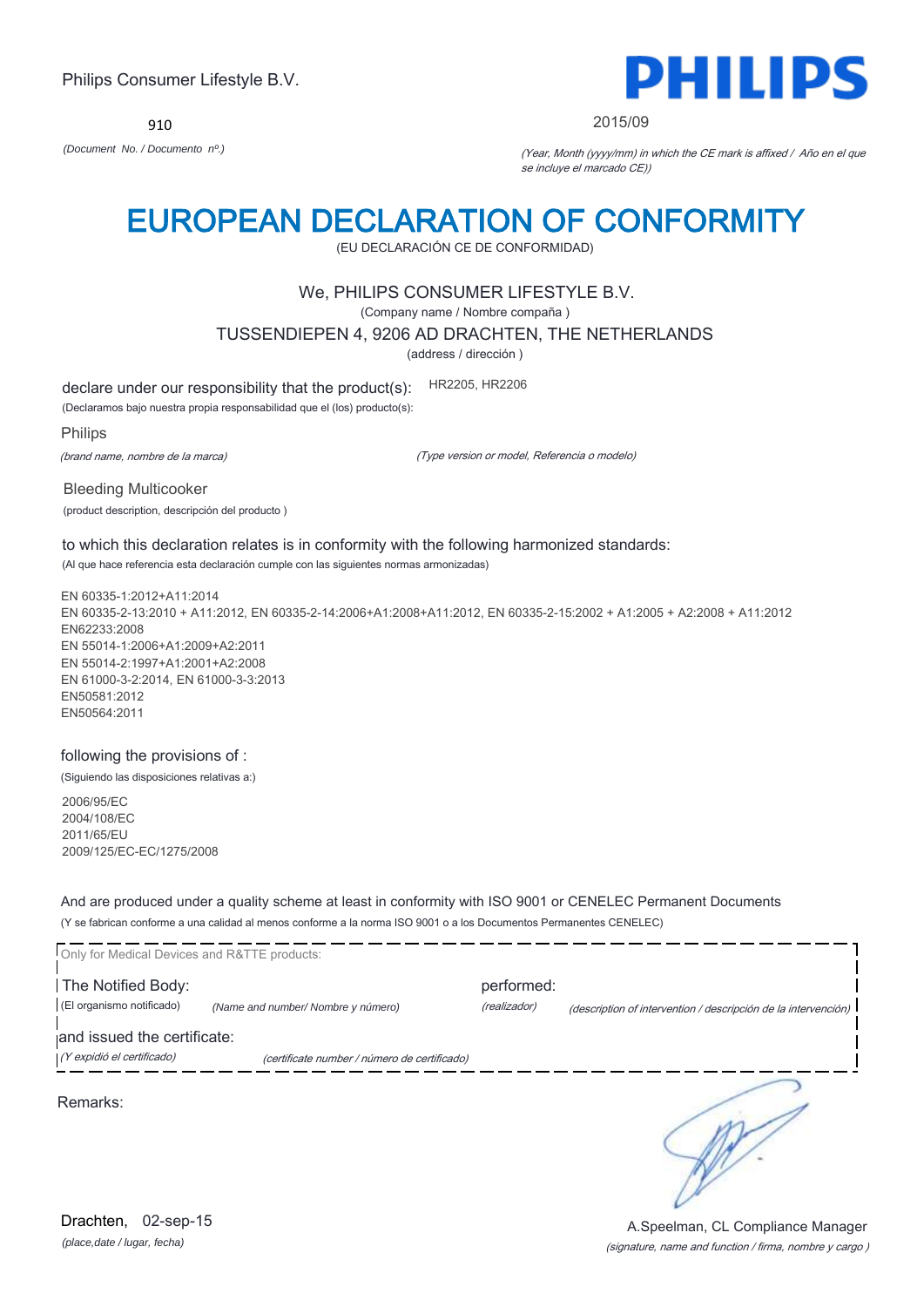910



### 2015/09

*(Document No. / Raportti nr.)* (Year, Month (yyyy/mm) in which the CE mark is affixed / CE merkinnän myöntämisvuosi)

# EUROPEAN DECLARATION OF CONFORMITY

(Vaatimustenmukaisuusvakuutus)

## We, PHILIPS CONSUMER LIFESTYLE B.V.

(Company name / Nimi)

TUSSENDIEPEN 4, 9206 AD DRACHTEN, THE NETHERLANDS

(address / Osoite)

declare under our responsibility that the product(s) HR2205, HR2206

(Ilmoitus seuraavista vastuullamme olevista sähkötuotteista:)

Philips

(brand name, Brändinimi)

(Type version or model, Tyypi, versio tai malli)

Bleeding Multicooker (product description, Tuotekuvaus)

to which this declaration relates is in conformity with the following harmonized standards: (Tämä vakuutus on yhdenmukainen seuraavien harmonisointistandardien kanssa)

EN 60335-1:2012+A11:2014 EN 60335-2-13:2010 + A11:2012, EN 60335-2-14:2006+A1:2008+A11:2012, EN 60335-2-15:2002 + A1:2005 + A2:2008 + A11:2012 EN62233:2008 EN 55014-1:2006+A1:2009+A2:2011 EN 55014-2:1997+A1:2001+A2:2008 EN 61000-3-2:2014, EN 61000-3-3:2013 EN50581:2012 EN50564:2011

following the provisions of :

(Seuraavien määräysten mukaisesti)

2006/95/EC 2004/108/EC 2011/65/EU 2009/125/EC-EC/1275/2008

And are produced under a quality scheme at least in conformity with ISO 9001 or CENELEC Permanent Documents (Ja on tuotettu seuraavien laatujärjestelmien mukaisesti : ISO 9001 ja CENELEC asiakirjat)

|                             | Only for Medical Devices and R&TTE products: |               |                                                     |
|-----------------------------|----------------------------------------------|---------------|-----------------------------------------------------|
| The Notified Body:          |                                              | performed:    |                                                     |
| (Ilmoitettu laitos)         | (Name and number/ Nimi ja numero)            | (suoritetaan) | (description of intervention / toimenpiteen kuvaus) |
| and issued the certificate: |                                              |               |                                                     |
| (Todistuksen antaja)        | (certificate number / Sertifikaatin numero)  |               |                                                     |
| Remarks:                    |                                              |               |                                                     |

*(place,date / paikka, päiväys)* Drachten, 02-sep-15

### (signature, name and function / Allekirjoitus, nimi ja asema) A.Speelman, CL Compliance Manager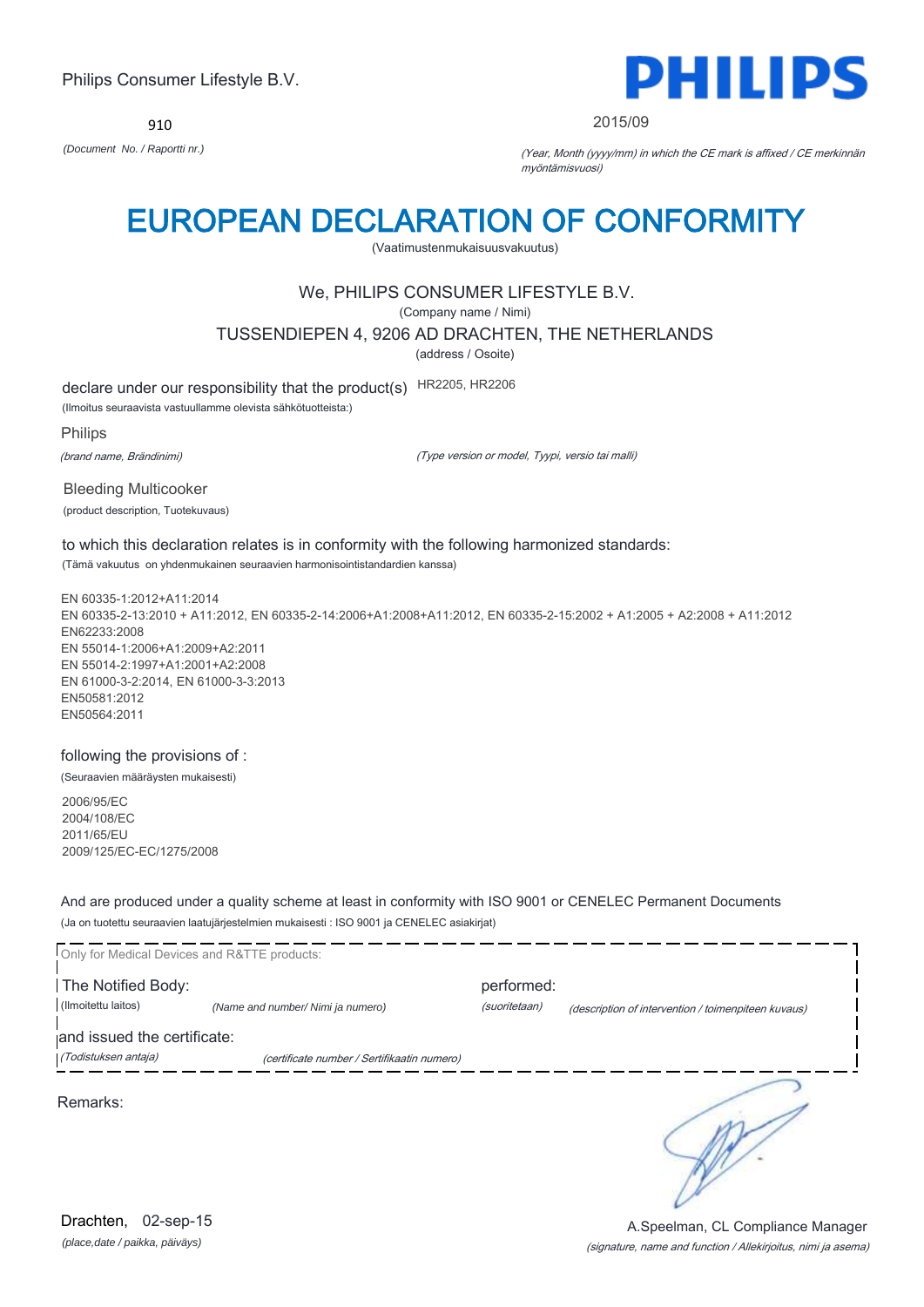910



2015/09

*(Document No. / Jelentés száma)* (Year, Month (yyyy/mm) in which the CE mark is affixed / A CE jelzés feltüntetésének éve)

# EUROPEAN DECLARATION OF CONFORMITY

(EC MEGFELELŐSÉGI NYILATKOZAT)

## We, PHILIPS CONSUMER LIFESTYLE B.V.

(Company name / Név)

TUSSENDIEPEN 4, 9206 AD DRACHTEN, THE NETHERLANDS

(address / cím)

declare under our responsibility that the product(s) HR2205, HR2206

(Felelőssége tudatában nyilatkozik, hogy az alábbi elektronikai termék(ek))

Philips

(brand name, márkanév)

(Type version or model, Típusváltozat vagy modell)

Bleeding Multicooker (product description, termék megnevezése)

to which this declaration relates is in conformity with the following harmonized standards: (Az ezen nyilatkozatban foglaltak szerint megfelel(nek) a következő harmonizált szabványoknak)

EN 60335-1:2012+A11:2014 EN 60335-2-13:2010 + A11:2012, EN 60335-2-14:2006+A1:2008+A11:2012, EN 60335-2-15:2002 + A1:2005 + A2:2008 + A11:2012 EN62233:2008 EN 55014-1:2006+A1:2009+A2:2011 EN 55014-2:1997+A1:2001+A2:2008 EN 61000-3-2:2014, EN 61000-3-3:2013 EN50581:2012 EN50564:2011

following the provisions of : (Követve a következő ajánlásokat)

2006/95/EC 2004/108/EC 2011/65/EU 2009/125/EC-EC/1275/2008

And are produced under a quality scheme at least in conformity with ISO 9001 or CENELEC Permanent Documents (legalább az ISO 9001-nek megfelelően vagy)

Only for Medical Devices and R&TTE products: **The Notified Body: performed:** performed: (Bejelentett testület) *(Name and number/ Név és szám)* (teljesítve) (description of intervention / intézkedés leírása) and issued the certificate: (és a kibocsátott tanúsítvány) (certificate number / tanúsítvány száma) S Remarks:

*(place,date / hely, dátum)* Drachten, 02-sep-15

(signature, name and function / aláírás, név és beosztás) A.Speelman, CL Compliance Manager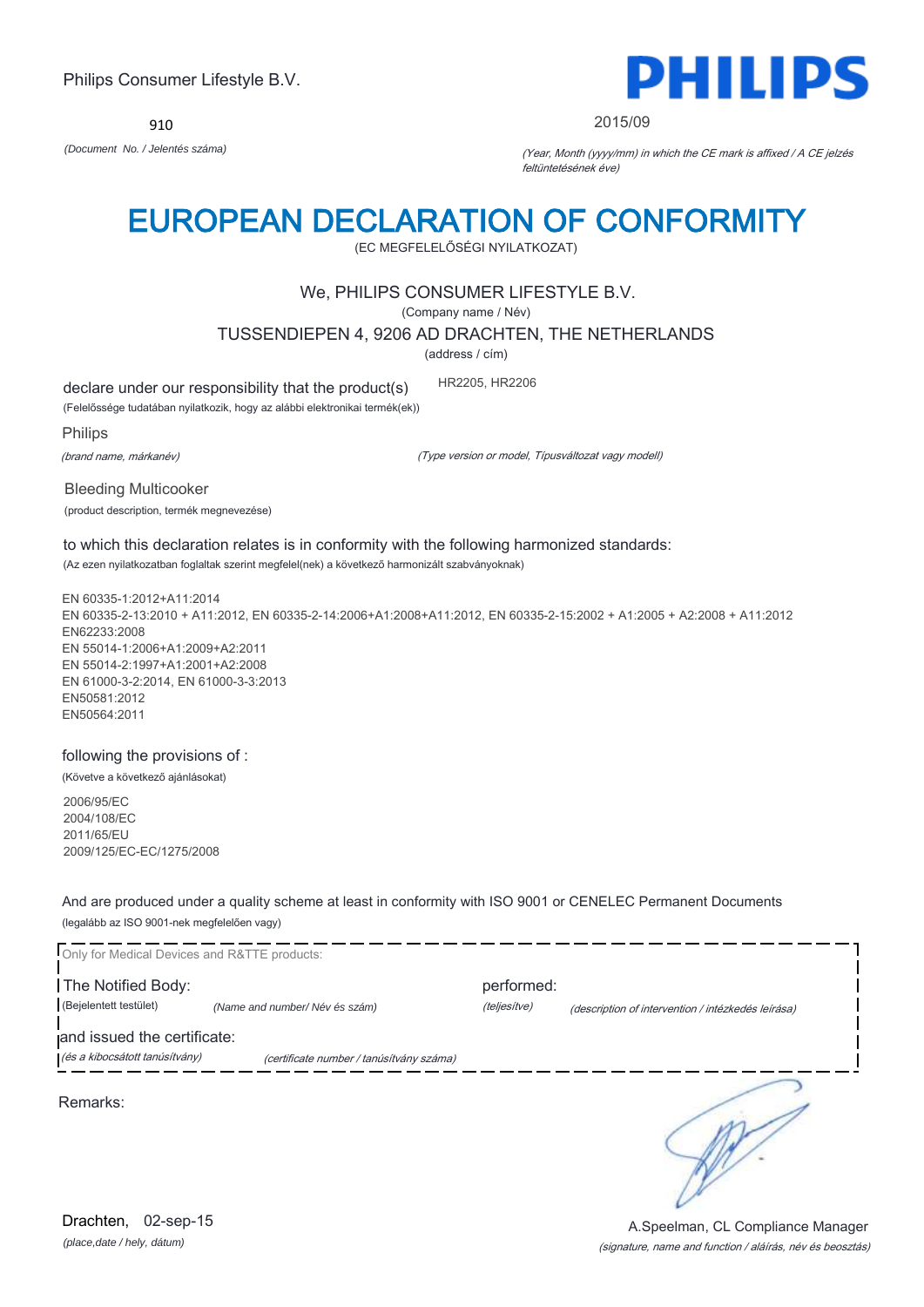910



### 2015/09

*(Document No. / Report Numero )* (Year, Month (yyyy/mm) in which the CE mark is affixed / Anno di apposizione della marcatura CE)

# EUROPEAN DECLARATION OF CONFORMITY

(DICHIARAZIONE DI CONFORMITA' CE )

### We, PHILIPS CONSUMER LIFESTYLE B.V.

(Company name / denominazione sociale)

TUSSENDIEPEN 4, 9206 AD DRACHTEN, THE NETHERLANDS

(address / sede)

declare under our responsibility that the product(s): HR2205, HR2206

(dichiara sotto la propria responsabilità che il /i Prodotto /i elettrico/i)

Philips

(brand name, marchio)

(Type version or model, modello o versione )

Bleeding Multicooker (product description, descrizione del prodotto)

to which this declaration relates is in conformity with the following harmonized standards: (al quale la presente dichiarazione si riferisce è conforme alle seguenti norme tecniche armonizzate)

EN 60335-1:2012+A11:2014 EN 60335-2-13:2010 + A11:2012, EN 60335-2-14:2006+A1:2008+A11:2012, EN 60335-2-15:2002 + A1:2005 + A2:2008 + A11:2012 EN62233:2008 EN 55014-1:2006+A1:2009+A2:2011 EN 55014-2:1997+A1:2001+A2:2008 EN 61000-3-2:2014, EN 61000-3-3:2013 EN50581:2012 EN50564:2011

following the provisions of :

(secondo le disposizioni della )

2006/95/EC 2004/108/EC 2011/65/EU 2009/125/EC-EC/1275/2008

And are produced under a quality scheme at least in conformity with ISO 9001 or CENELEC Permanent Documents (e i processi produttivi seguono un sistema qualità conforme almeno alla norma ISO 9001 o ai documenti permanenti CENELEC)

| Only for Medical Devices and R&TTE products: |                                               |               |                                                             |  |
|----------------------------------------------|-----------------------------------------------|---------------|-------------------------------------------------------------|--|
|                                              |                                               |               |                                                             |  |
| The Notified Body:                           |                                               | performed:    |                                                             |  |
| (L'ente certificatore notificato)            | (Name and number/ denominazione e numero)     | (ha eseguito) | (description of intervention / descrizione dell'intervento) |  |
|                                              |                                               |               |                                                             |  |
| and issued the certificate:                  |                                               |               |                                                             |  |
| (ed emesso il certificato)                   | (certificate number / numero del certificato) |               |                                                             |  |
|                                              |                                               |               |                                                             |  |
| Remarks:                                     |                                               |               |                                                             |  |
|                                              |                                               |               |                                                             |  |

*(place,date / luogo e data)* Drachten, 02-sep-15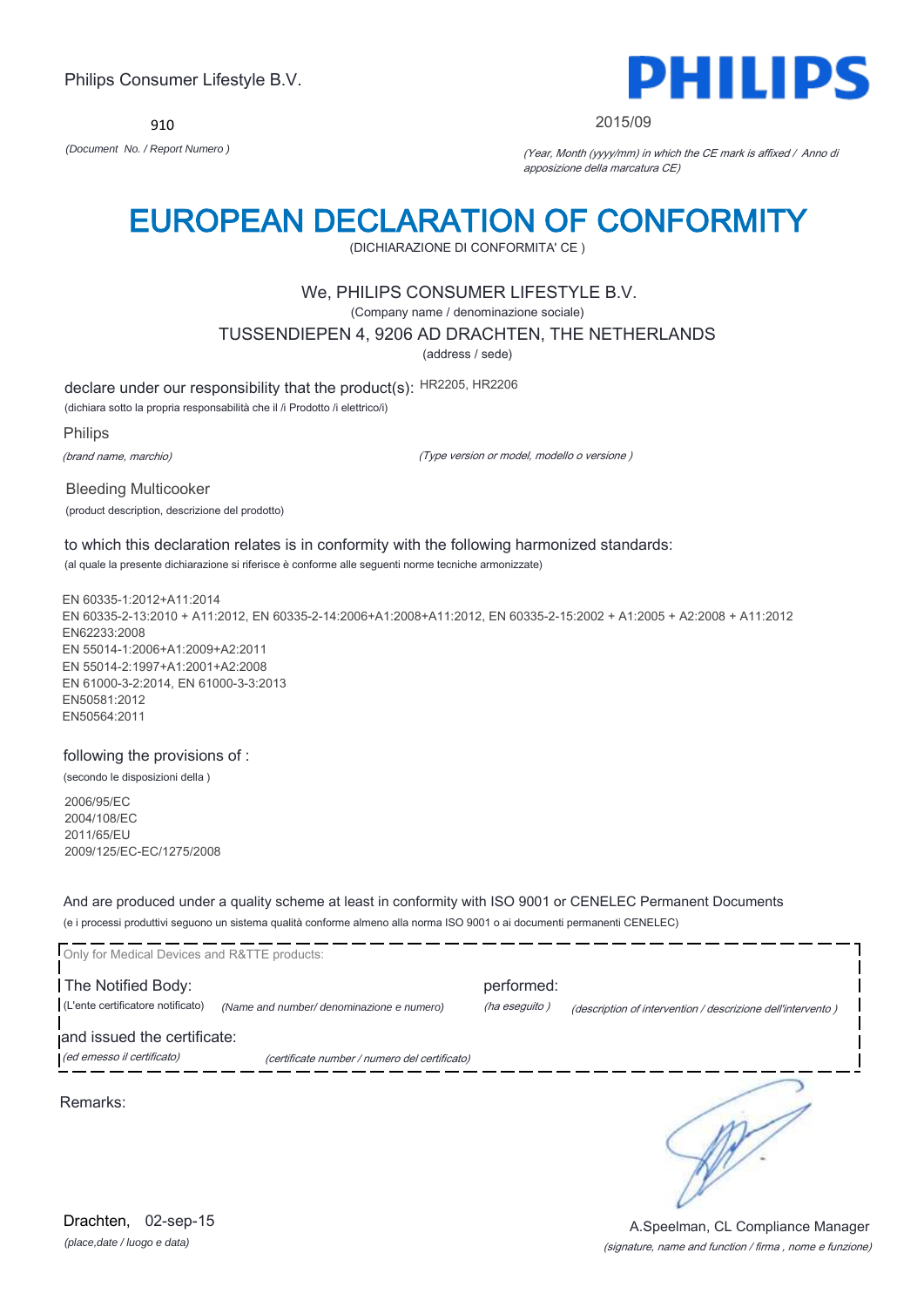910



2015/09

*(Document No. / Pranešimo Nr.)* (Year, Month (yyyy/mm) in which the CE mark is affixed / Metai, kada CE patvirtino)

# EUROPEAN DECLARATION OF CONFORMITY

(EC ATITIKTIES DEKLARACIJA)

## We, PHILIPS CONSUMER LIFESTYLE B.V.

(Company name / Pavadinimas)

TUSSENDIEPEN 4, 9206 AD DRACHTEN, THE NETHERLANDS

(address / adresas)

declare under our responsibility that the product(s) HR2205, HR2206

(Deklaruojame, kad elektronikos gaminys (-iai):)

Philips

(brand name, firmos ženklo pavadinimas )

(Type version or model, Tipas arba modelis)

Bleeding Multicooker (product description, gaminio aprašymas)

to which this declaration relates is in conformity with the following harmonized standards: (Pagal šią deklaraciją atitinka toliau nurodytus standartus:)

EN 60335-1:2012+A11:2014 EN 60335-2-13:2010 + A11:2012, EN 60335-2-14:2006+A1:2008+A11:2012, EN 60335-2-15:2002 + A1:2005 + A2:2008 + A11:2012 EN62233:2008 EN 55014-1:2006+A1:2009+A2:2011 EN 55014-2:1997+A1:2001+A2:2008 EN 61000-3-2:2014, EN 61000-3-3:2013 EN50581:2012 EN50564:2011

### following the provisions of :

(Atitinka tokias nuostatas:)

2006/95/EC 2004/108/EC 2011/65/EU 2009/125/EC-EC/1275/2008

And are produced under a quality scheme at least in conformity with ISO 9001 or CENELEC Permanent Documents (Pagaminta atitinkant visus kokybės reikalavimus pagal ISO 9001 ar CENELEC nuolatinius dokumentus)

| Only for Medical Devices and R&TTE products: |                                            |            |                                                         |
|----------------------------------------------|--------------------------------------------|------------|---------------------------------------------------------|
| The Notified Body:                           |                                            | performed: |                                                         |
| (Informuota įstaiga)                         | (Name and number/ Pavadinimas ir numeris)  | (atlikta)  | (description of intervention / intervencijos aprašymas) |
| and issued the certificate:                  |                                            |            |                                                         |
| (Sertifikatas išleistas)                     | (certificate number / sertifikato numeris) |            |                                                         |
| Remarks:                                     |                                            |            |                                                         |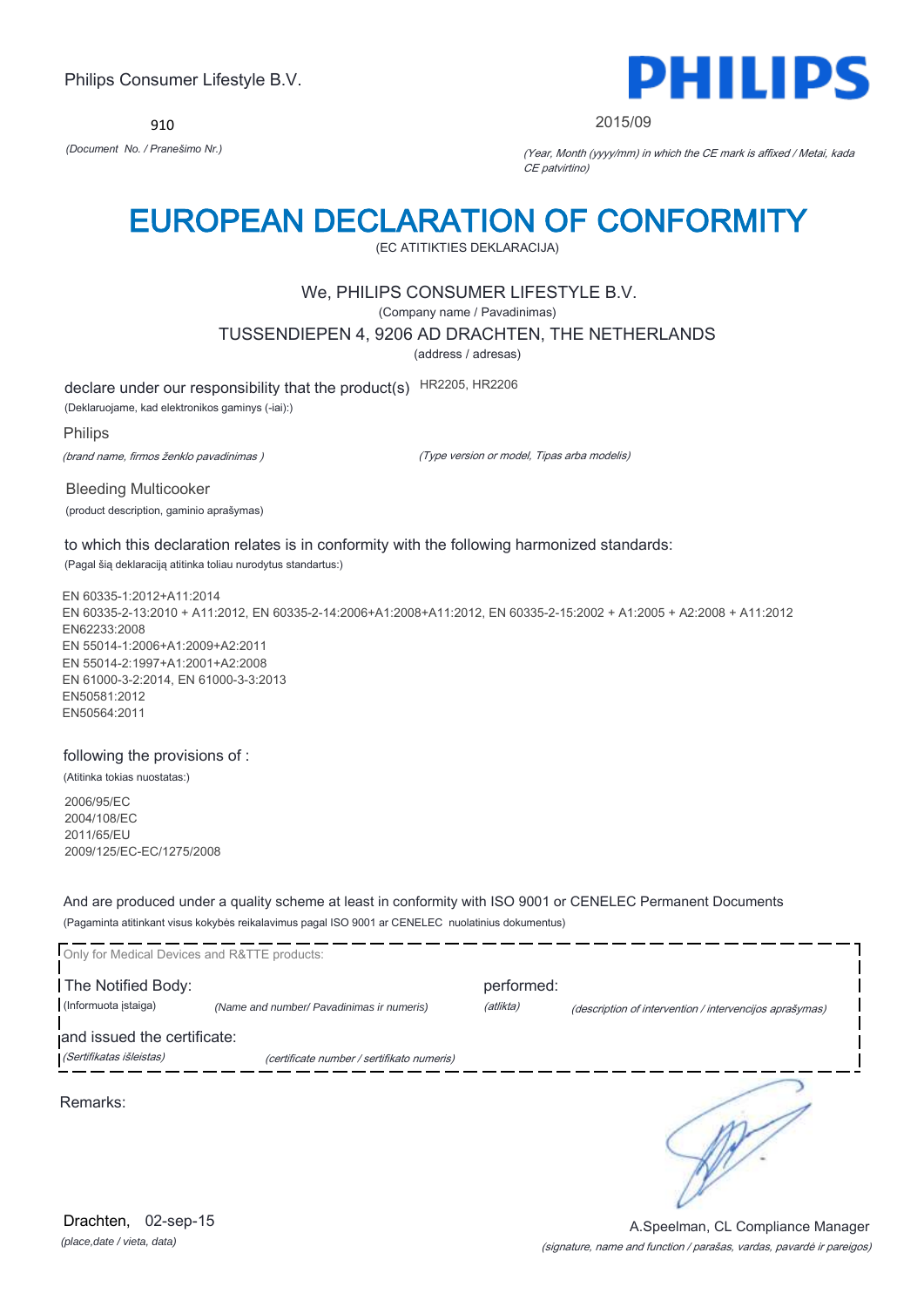910



2015/09

*(Document No. / Ziņojums Nr)* (Year, Month (yyyy/mm) in which the CE mark is affixed / Gads kurā CE zīme ieviesta)

# EUROPEAN DECLARATION OF CONFORMITY

(EC deklarācija atbilstība)

## We, PHILIPS CONSUMER LIFESTYLE B.V.

(Company name / vārds)

TUSSENDIEPEN 4, 9206 AD DRACHTEN, THE NETHERLANDS

(address / adrese)

declare under our responsibility that the product(s) HR2205, HR2206

(deklarēt zem vai atbildība ka, elektronisks produkts)

Philips

(brand name, fabrikas marka vārds)

(Type version or model, Tips, versija vai modelis)

Bleeding Multicooker (product description, produkta apraksts)

to which this declaration relates is in conformity with the following harmonized standards: (Kam ši deklarācija atbilst ir apliecināt ar sekojošiem saskaņotiem standartiem)

EN 60335-1:2012+A11:2014 EN 60335-2-13:2010 + A11:2012, EN 60335-2-14:2006+A1:2008+A11:2012, EN 60335-2-15:2002 + A1:2005 + A2:2008 + A11:2012 EN62233:2008 EN 55014-1:2006+A1:2009+A2:2011 EN 55014-2:1997+A1:2001+A2:2008 EN 61000-3-2:2014, EN 61000-3-3:2013 EN50581:2012 EN50564:2011

following the provisions of :

(Sekojot noteikumiem)

2006/95/EC 2004/108/EC 2011/65/EU 2009/125/EC-EC/1275/2008

And are produced under a quality scheme at least in conformity with ISO 9001 or CENELEC Permanent Documents (Tiek ražots zem kvalitātes sistēma kas ir apstiprināta ar ISO 9001 vai CENELEC pastāvošiem dokumentiem )

| Only for Medical Devices and R&TTE products: |                                           |            |                                                        |
|----------------------------------------------|-------------------------------------------|------------|--------------------------------------------------------|
| The Notified Body:                           |                                           | performed: |                                                        |
| (Reģistrēta galvenā daļa)                    | (Name and number/ vārds un numurs)        | (paveikts) | (description of intervention / intervencijas apraksts) |
| and issued the certificate:                  |                                           |            |                                                        |
| (Un izveido sertifikātu)                     | (certificate number / sertifikāta numurs) |            |                                                        |
| Remarks:                                     |                                           |            |                                                        |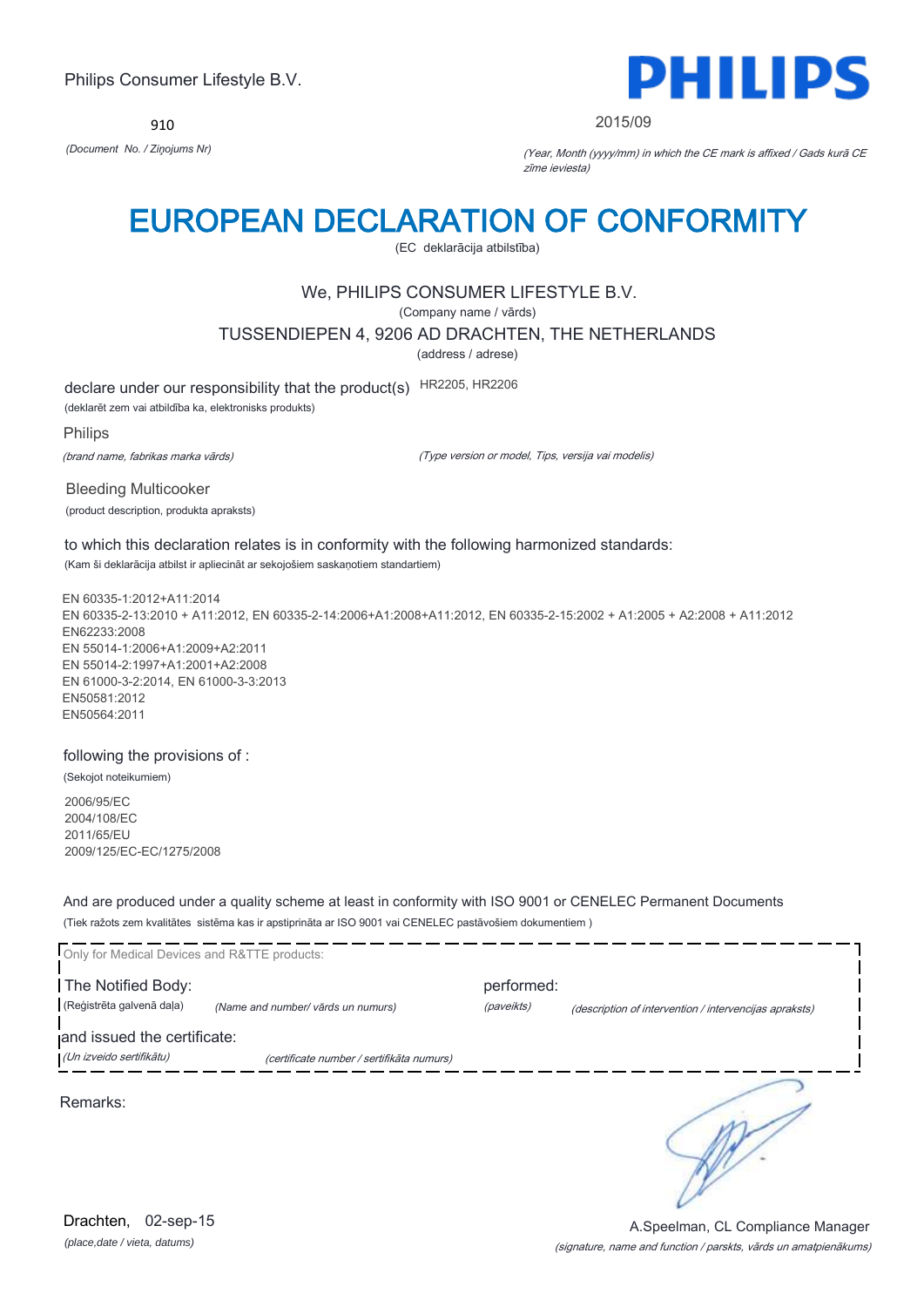*(place,date / miasto, data)* Drachten, 02-sep-15

# Philips Consumer Lifestyle B.V.

910 *(Document No. / Numer raportu)* (Year, Month (yyyy/mm) in which the CE mark is affixed / Rok, w którym

# EUROPEAN DECLARATION OF CONFORMITY

(DEKLARACJA ZGODNOŚCI CE)

## We, PHILIPS CONSUMER LIFESTYLE B.V.

(Company name / Nazwa)

TUSSENDIEPEN 4, 9206 AD DRACHTEN, THE NETHERLANDS

(address / adres)

declare under our responsibility that the product(s) HR2205, HR2206

(Deklarujemy na naszą odpowiedzialność, że urządzeni(e/a) elektryczne)

Philips

(brand name, marka)

(Type version or model, Typ lub model)

Bleeding Multicooker (product description, nazwa /opis produktu)

to which this declaration relates is in conformity with the following harmonized standards: (Do którego odnosi się niniejsza deklaracja jest zgodny z następującymi normami zharmonizowanymi)

EN 60335-1:2012+A11:2014 EN 60335-2-13:2010 + A11:2012, EN 60335-2-14:2006+A1:2008+A11:2012, EN 60335-2-15:2002 + A1:2005 + A2:2008 + A11:2012 EN62233:2008 EN 55014-1:2006+A1:2009+A2:2011 EN 55014-2:1997+A1:2001+A2:2008 EN 61000-3-2:2014, EN 61000-3-3:2013 EN50581:2012 EN50564:2011

following the provisions of :

(Zgodnie z dyrektywami)

2006/95/EC 2004/108/EC 2011/65/EU 2009/125/EC-EC/1275/2008

And are produced under a quality scheme at least in conformity with ISO 9001 or CENELEC Permanent Documents (oraz został wyprodukowany zgodnie ze standardami jakościowymi takimi jak ISO9001 lub CENELEC Permanent Documents)

| Only for Medical Devices and R&TTE products:         |                                          |                          |                                                |
|------------------------------------------------------|------------------------------------------|--------------------------|------------------------------------------------|
| The Notified Body:<br>(Jednostka certyfikująca)      | (Name and number/ Nazwa i numer)         | performed:<br>(wykonała) | (description of intervention / rodzaj badania) |
| and issued the certificate:<br>(i wydała certyfikat) | (certificate number / numer certyfikatu) |                          |                                                |
| Remarks:                                             |                                          |                          |                                                |





A.Speelman, CL Compliance Manager

(signature, name and function / podpis, imię i nazwisko oraz funkcja)



2015/09

oznakowanie CE zostało umieszczone na wyrobie)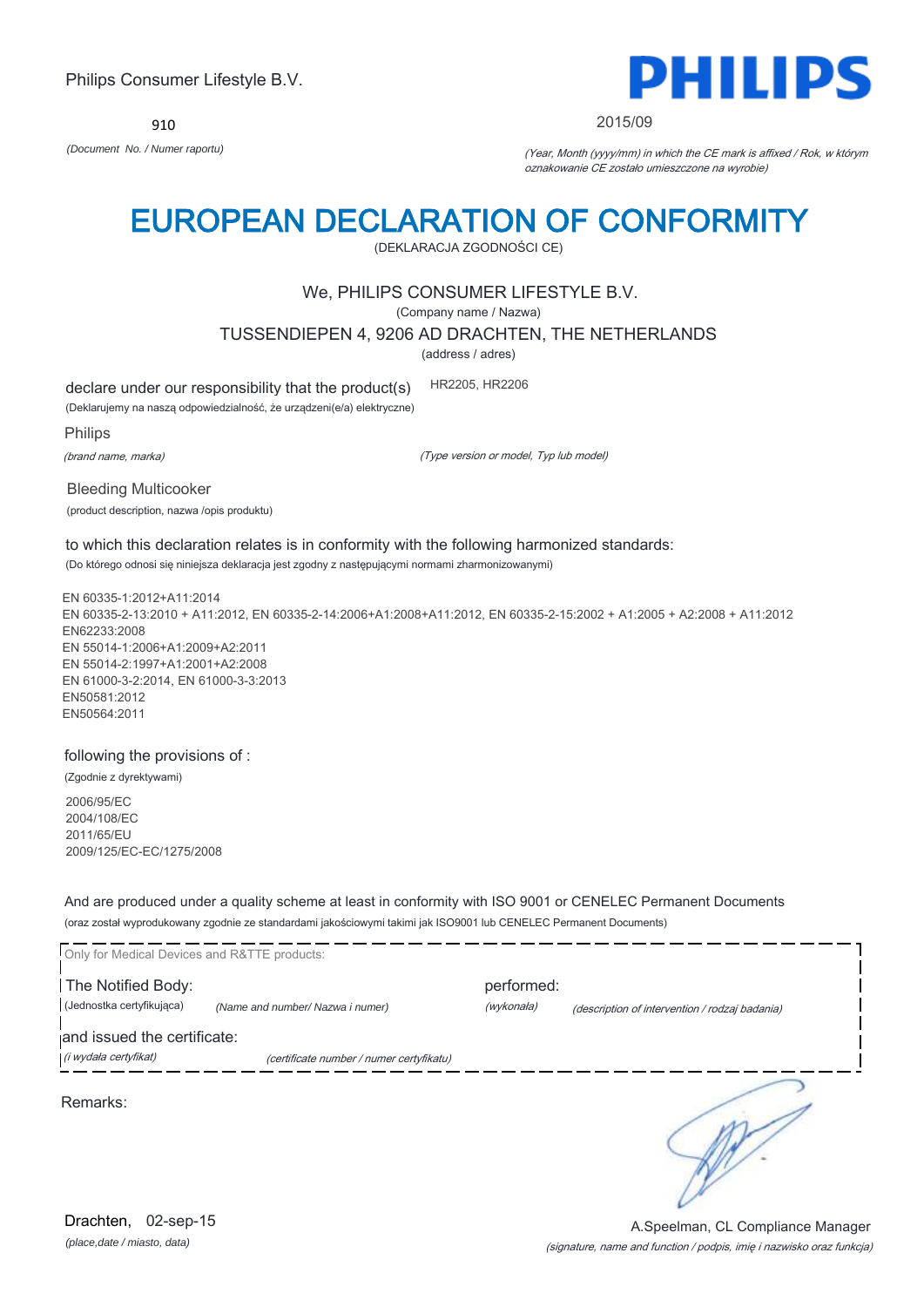910



### 2015/09

*(Document No. / Relatório No.)* (Year, Month (yyyy/mm) in which the CE mark is affixed / Ano em que a marca CE é afixada)

# EUROPEAN DECLARATION OF CONFORMITY

(DECLARAÇÃODE CONFORMIDADE CE)

## We, PHILIPS CONSUMER LIFESTYLE B.V.

(Company name / Nome)

TUSSENDIEPEN 4, 9206 AD DRACHTEN, THE NETHERLANDS

(address)

declare under our responsibility that the product(s) HR2205, HR2206

(Declara sob a sua responsabilidade que o(s) producto(s) eléctricos )

Philips

(brand name, nome da marca)

(Type version or model, Indicar versão ou modelo)

Bleeding Multicooker (product description, Descrição do produto)

to which this declaration relates is in conformity with the following harmonized standards: (Aqueles a quem esta declaração se derige, está em conformidade com as seguintes normas harmonizadas)

EN 60335-1:2012+A11:2014 EN 60335-2-13:2010 + A11:2012, EN 60335-2-14:2006+A1:2008+A11:2012, EN 60335-2-15:2002 + A1:2005 + A2:2008 + A11:2012 EN62233:2008 EN 55014-1:2006+A1:2009+A2:2011 EN 55014-2:1997+A1:2001+A2:2008 EN 61000-3-2:2014, EN 61000-3-3:2013 EN50581:2012 EN50564:2011

following the provisions of :

(Na sequência do disposto em:)

2006/95/EC 2004/108/EC 2011/65/EU 2009/125/EC-EC/1275/2008

And are produced under a quality scheme at least in conformity with ISO 9001 or CENELEC Permanent Documents (E são produzidos sob um regime de qualidade, pelo menos, em conformidade com a norma ISO 9001 ou Documentos Permanentes CENELEC)

| Only for Medical Devices and R&TTE products: |                                           |             |                                                          |
|----------------------------------------------|-------------------------------------------|-------------|----------------------------------------------------------|
| The Notified Body:                           |                                           | performed:  |                                                          |
| (O organismo notificado)                     | (Name and number/Nome e número)           | (realizada) | (description of intervention / descrição da intervenção) |
| and issued the certificate:                  |                                           |             |                                                          |
| (E emitido o certificado)                    | (certificate number / certificado número) |             |                                                          |
| Remarks:                                     |                                           |             |                                                          |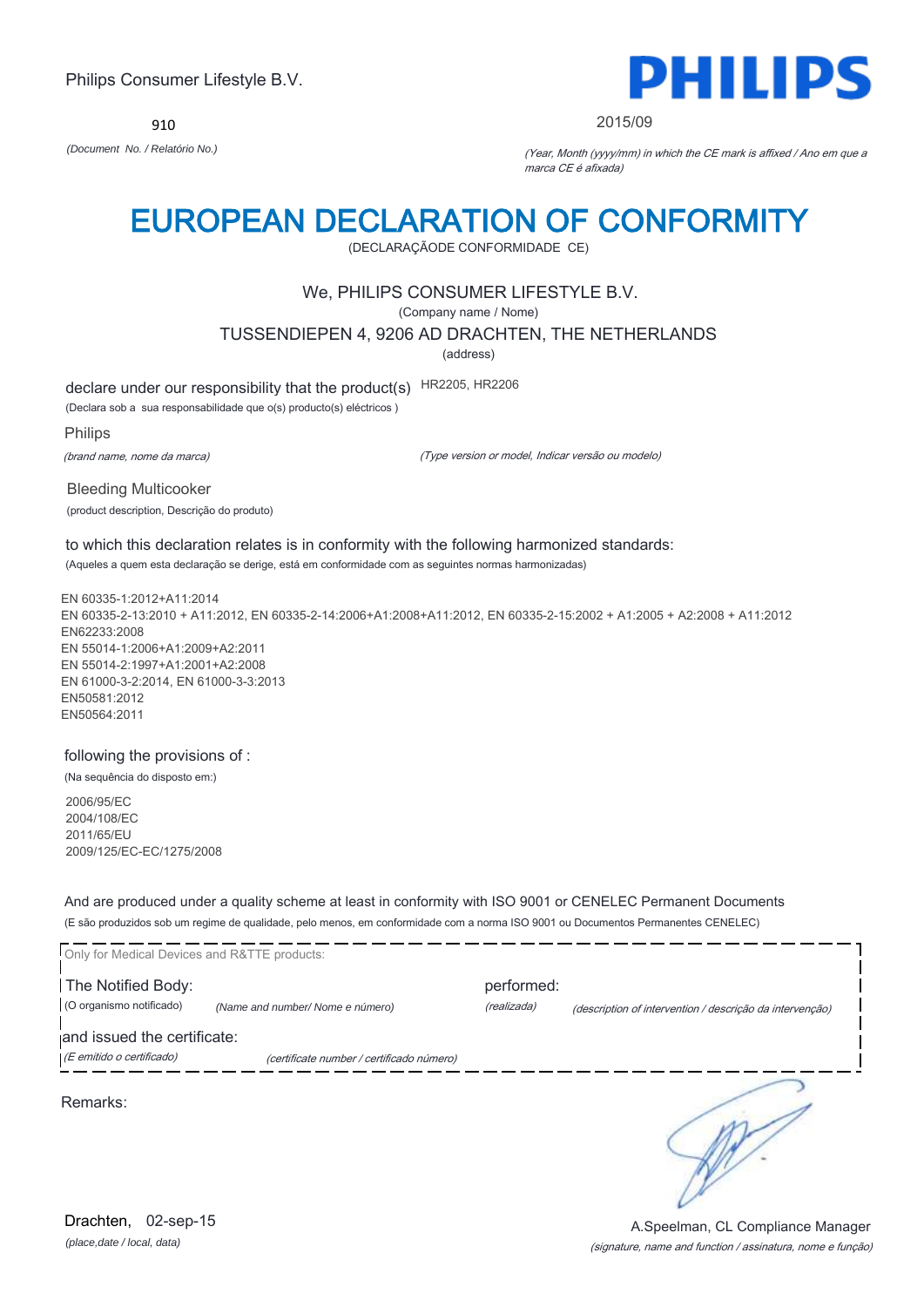910



### 2015/09

*(Document No. / Nr. raport)* (Year, Month (yyyy/mm) in which the CE mark is affixed / Anul în care este aplicat marcajul CE)

# EUROPEAN DECLARATION OF CONFORMITY

(DECLARAŢIE DE CONFORMITATE CE)

## We, PHILIPS CONSUMER LIFESTYLE B.V.

(Company name / Nume)

TUSSENDIEPEN 4, 9206 AD DRACHTEN, THE NETHERLANDS

(address / adresă)

declare under our responsibility that the product(s) HR2205, HR2206

(Declarăm pe proprie răspundere că produsul (produsele) electric(e))

Philips

(brand name, marca)

(Type version or model, Tip sau model)

Bleeding Multicooker (product description, descriere produs)

to which this declaration relates is in conformity with the following harmonized standards: (La care se referă această declaraţie, este in conformitate cu următoarele standarde armonizate)

EN 60335-1:2012+A11:2014 EN 60335-2-13:2010 + A11:2012, EN 60335-2-14:2006+A1:2008+A11:2012, EN 60335-2-15:2002 + A1:2005 + A2:2008 + A11:2012 EN62233:2008 EN 55014-1:2006+A1:2009+A2:2011 EN 55014-2:1997+A1:2001+A2:2008 EN 61000-3-2:2014, EN 61000-3-3:2013 EN50581:2012 EN50564:2011

following the provisions of :

(În conformitate cu dispoziţiile directivelor)

2006/95/EC 2004/108/EC 2011/65/EU 2009/125/EC-EC/1275/2008

And are produced under a quality scheme at least in conformity with ISO 9001 or CENELEC Permanent Documents (Şi sunt fabricate după o schemă de calitate conformă cel puţin cu standardul ISO 9001 sau Documentele Permanente CENELEC)

| Only for Medical Devices and R&TTE products: |                                               |              |                                                         |
|----------------------------------------------|-----------------------------------------------|--------------|---------------------------------------------------------|
| The Notified Body:                           |                                               | performed:   |                                                         |
| (Organismul notificat)                       | (Name and number/ Nume si număr)              | (a efectuat) | (description of intervention / descrierea interventiei) |
| and issued the certificate:                  |                                               |              |                                                         |
| (Și a emis certificatul)                     | (certificate number / Numărul certificatului) |              |                                                         |
| Remarks:                                     |                                               |              |                                                         |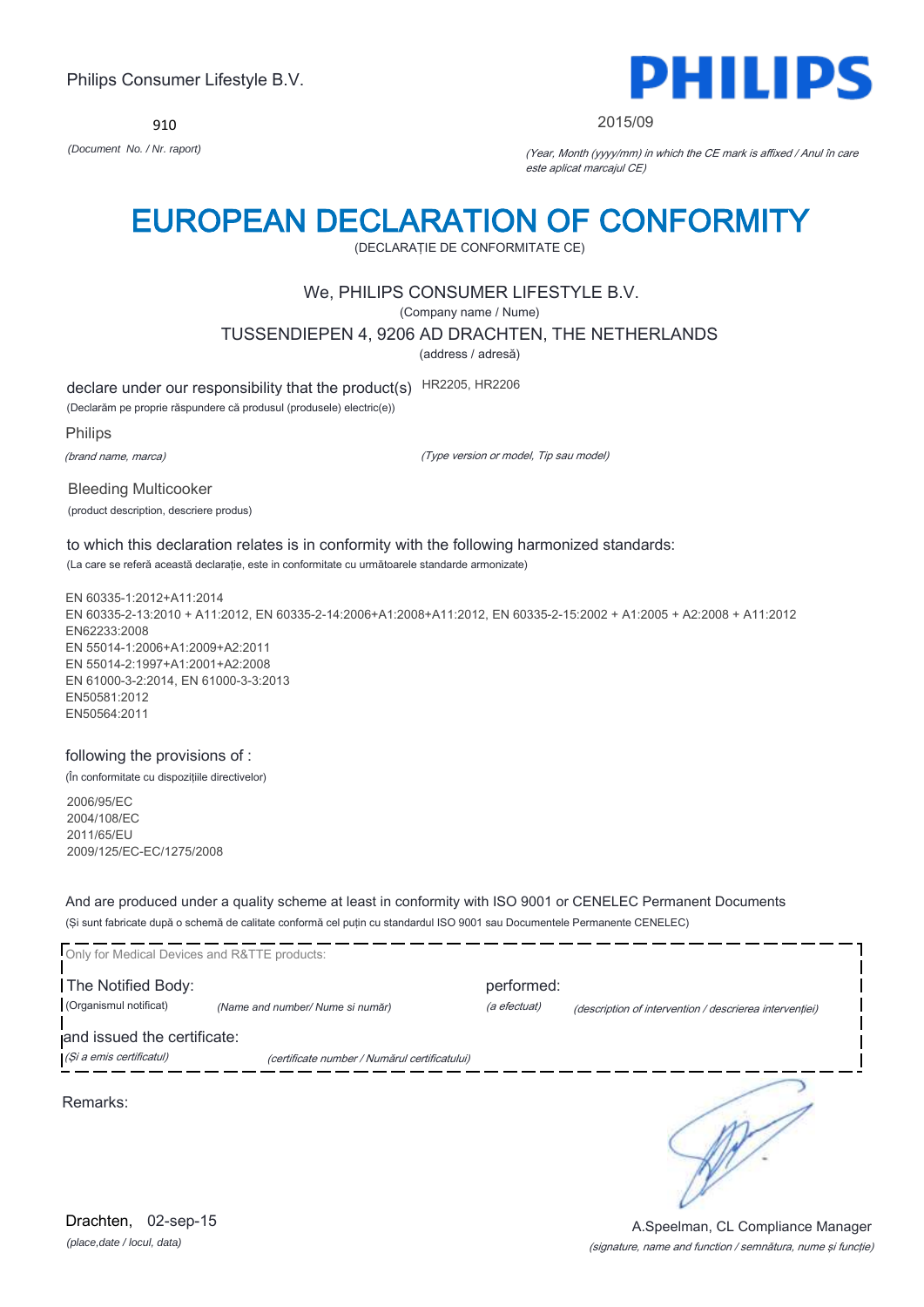910



### 2015/09

*(Document No. / Номер протокола)* (Year, Month (yyyy/mm) in which the CE mark is affixed / Год начала маркировки знаком CE)

# EUROPEAN DECLARATION OF CONFORMITY

(CE Декларация о соответствии)

### We, PHILIPS CONSUMER LIFESTYLE B.V.

(Company name / Юридическое имя)

TUSSENDIEPEN 4, 9206 AD DRACHTEN, THE NETHERLANDS

(address / адрес)

declare under our responsibility that the product(s): HR2205, HR2206

(Декларируем под нашу ответственность, что электрическая продукция)

Philips

(brand name, торговая марка)

(Type version or model, тип, модель)

Bleeding Multicooker (product description, описание продукции)

to which this declaration relates is in conformity with the following harmonized standards: (указанная в данной декларации, соответствует требованиям следующих стандартов:)

EN 60335-1:2012+A11:2014 EN 60335-2-13:2010 + A11:2012, EN 60335-2-14:2006+A1:2008+A11:2012, EN 60335-2-15:2002 + A1:2005 + A2:2008 + A11:2012 EN62233:2008 EN 55014-1:2006+A1:2009+A2:2011 EN 55014-2:1997+A1:2001+A2:2008 EN 61000-3-2:2014, EN 61000-3-3:2013 EN50581:2012 EN50564:2011

following the provisions of :

(В соответствие с положениями:)

2006/95/EC 2004/108/EC 2011/65/EU 2009/125/EC-EC/1275/2008

And are produced under a quality scheme at least in conformity with ISO 9001 or CENELEC Permanent Documents (по крайней мере, в соответствии с ISO 9001 или)

Only for Medical Devices and R&TTE products: The Notified Body: example and the Notified Body: (Нотифицированный Орган) *(Name and number/ Название и номер)* (проверил(а)) (description of intervention / описание проверки) and issued the certificate: (и выпустил(а) сертификат) (certificate number / номер сертификата) ₹ Remarks: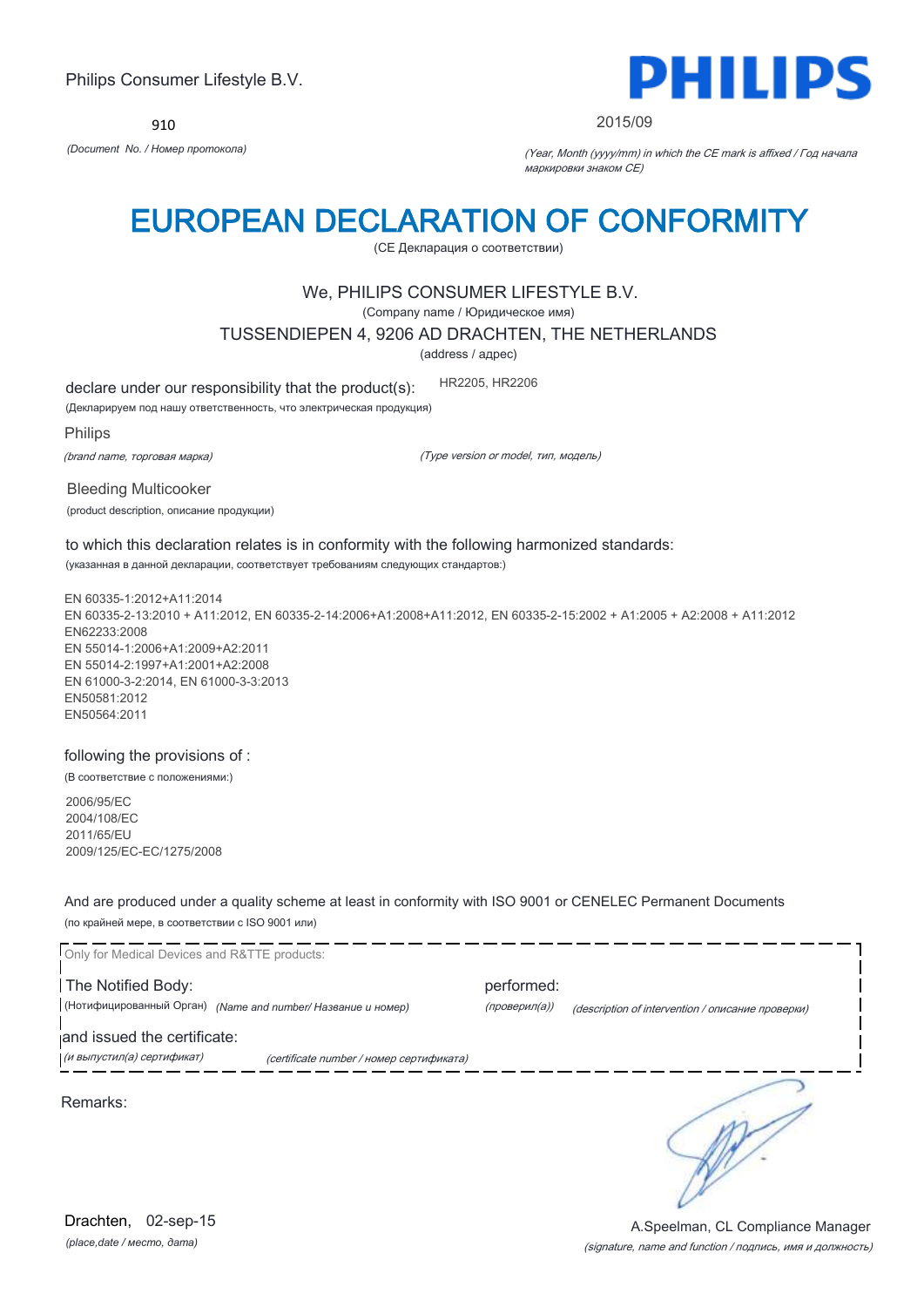910



### 2015/09

*(Document No. / Správa č.)* (Year, Month (yyyy/mm) in which the CE mark is affixed / Rok v ktorom je opatrený znakom CE)

# EUROPEAN DECLARATION OF CONFORMITY

(Rok v ktorom je opatrený znakom CE)

## We, PHILIPS CONSUMER LIFESTYLE B.V.

(Company name / Meno )

TUSSENDIEPEN 4, 9206 AD DRACHTEN, THE NETHERLANDS

(address / adresa)

declare under our responsibility that the product(s) HR2205, HR2206

(Prehlasujeme na svoju zodpovednosť, že elektrický výrobok(y))

Philips

(brand name, názov značky)

(Type version or model, Typové označenie alebo model)

Bleeding Multicooker (product description, opis prístroja)

to which this declaration relates is in conformity with the following harmonized standards: (Na ktorý sa toto vyhlásenie vzťahuje, je v zhode s nasledujúcimi harmonizovanými normami)

EN 60335-1:2012+A11:2014 EN 60335-2-13:2010 + A11:2012, EN 60335-2-14:2006+A1:2008+A11:2012, EN 60335-2-15:2002 + A1:2005 + A2:2008 + A11:2012 EN62233:2008 EN 55014-1:2006+A1:2009+A2:2011 EN 55014-2:1997+A1:2001+A2:2008 EN 61000-3-2:2014, EN 61000-3-3:2013 EN50581:2012 EN50564:2011

following the provisions of :

(V nadväznosti na ustanovenia)

2006/95/EC 2004/108/EC 2011/65/EU 2009/125/EC-EC/1275/2008

And are produced under a quality scheme at least in conformity with ISO 9001 or CENELEC Permanent Documents (A sú vyrobené systémom kvality minimálne v súlade s normou ISO 9001 alebo CENELEC dokumentmi)

| Only for Medical Devices and R&TTE products: |                                         |            |                                             |
|----------------------------------------------|-----------------------------------------|------------|---------------------------------------------|
| The Notified Body:                           |                                         | performed: |                                             |
| (Notifikovaný orgán)                         | (Name and number/ Názov a číslo)        | (vykonal)  | (description of intervention / opis zásahu) |
| and issued the certificate:                  |                                         |            |                                             |
| (A vydal osvedčenie)                         | (certificate number / číslo osvedčenia) |            |                                             |
| Remarks:                                     |                                         |            |                                             |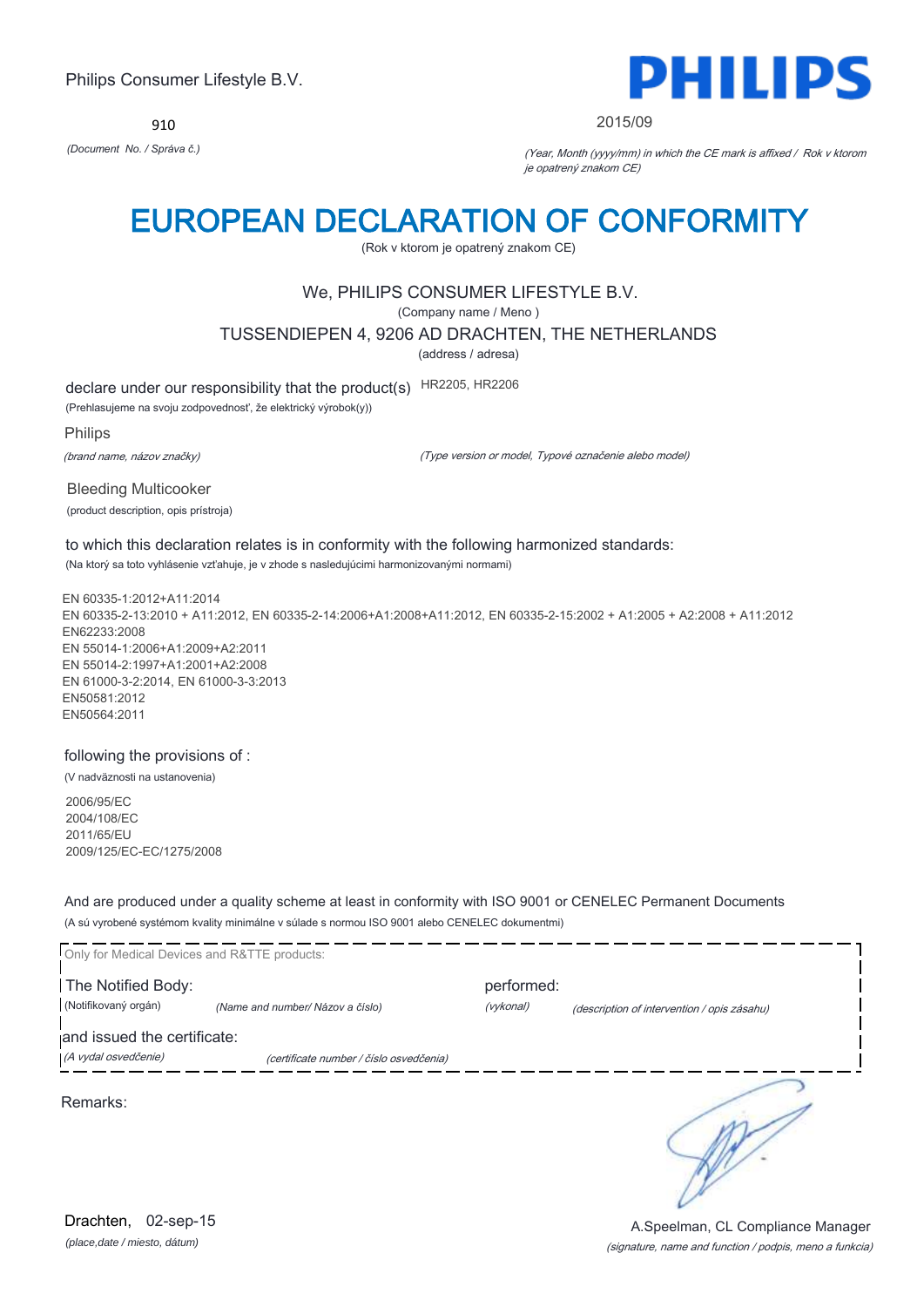910



2015/09

*(Document No. / Številka poročila)* (Year, Month (yyyy/mm) in which the CE mark is affixed / Leto namstitve CE znaka)

# EUROPEAN DECLARATION OF CONFORMITY

(Izjava o skladnosti)

## We, PHILIPS CONSUMER LIFESTYLE B.V.

(Company name / Ime)

TUSSENDIEPEN 4, 9206 AD DRACHTEN, THE NETHERLANDS

(address / Naslov)

declare under our responsibility that the product(s) HR2205, HR2206 (S polno odgovornostjo izjavljamo)

Philips

(brand name, Ime znamke)

(Type version or model, Tip, verzija ali model)

Bleeding Multicooker (product description, Opis proizvoda)

to which this declaration relates is in conformity with the following harmonized standards: (Na katerega se nanaša ta izjava je skladen z naslednjimi harmoniziranimi standardi)

EN 60335-1:2012+A11:2014 EN 60335-2-13:2010 + A11:2012, EN 60335-2-14:2006+A1:2008+A11:2012, EN 60335-2-15:2002 + A1:2005 + A2:2008 + A11:2012 EN62233:2008 EN 55014-1:2006+A1:2009+A2:2011 EN 55014-2:1997+A1:2001+A2:2008 EN 61000-3-2:2014, EN 61000-3-3:2013 EN50581:2012 EN50564:2011

following the provisions of :

(V skladu z naslednjimi odločbami)

2006/95/EC 2004/108/EC 2011/65/EU 2009/125/EC-EC/1275/2008

And are produced under a quality scheme at least in conformity with ISO 9001 or CENELEC Permanent Documents (In so proizvedeni v skladu s shemo kakovosti najmanj v skladu z ISO 9001 ali CENELEC stalnimi dokumenti)

|                             | Only for Medical Devices and R&TTE products: |            |                                             |
|-----------------------------|----------------------------------------------|------------|---------------------------------------------|
| The Notified Body:          |                                              | performed: |                                             |
| (Priglašeno organ)          | (Name and number/ Ime in številka)           | (Izvršeno) | (description of intervention / Opis ukrepa) |
| and issued the certificate: |                                              |            |                                             |
| (Izdaja certifikat)         | (certificate number / Številka certifikata)  |            |                                             |
| Remarks:                    |                                              |            |                                             |

*(place,date / Kraj, datum)* Drachten, 02-sep-15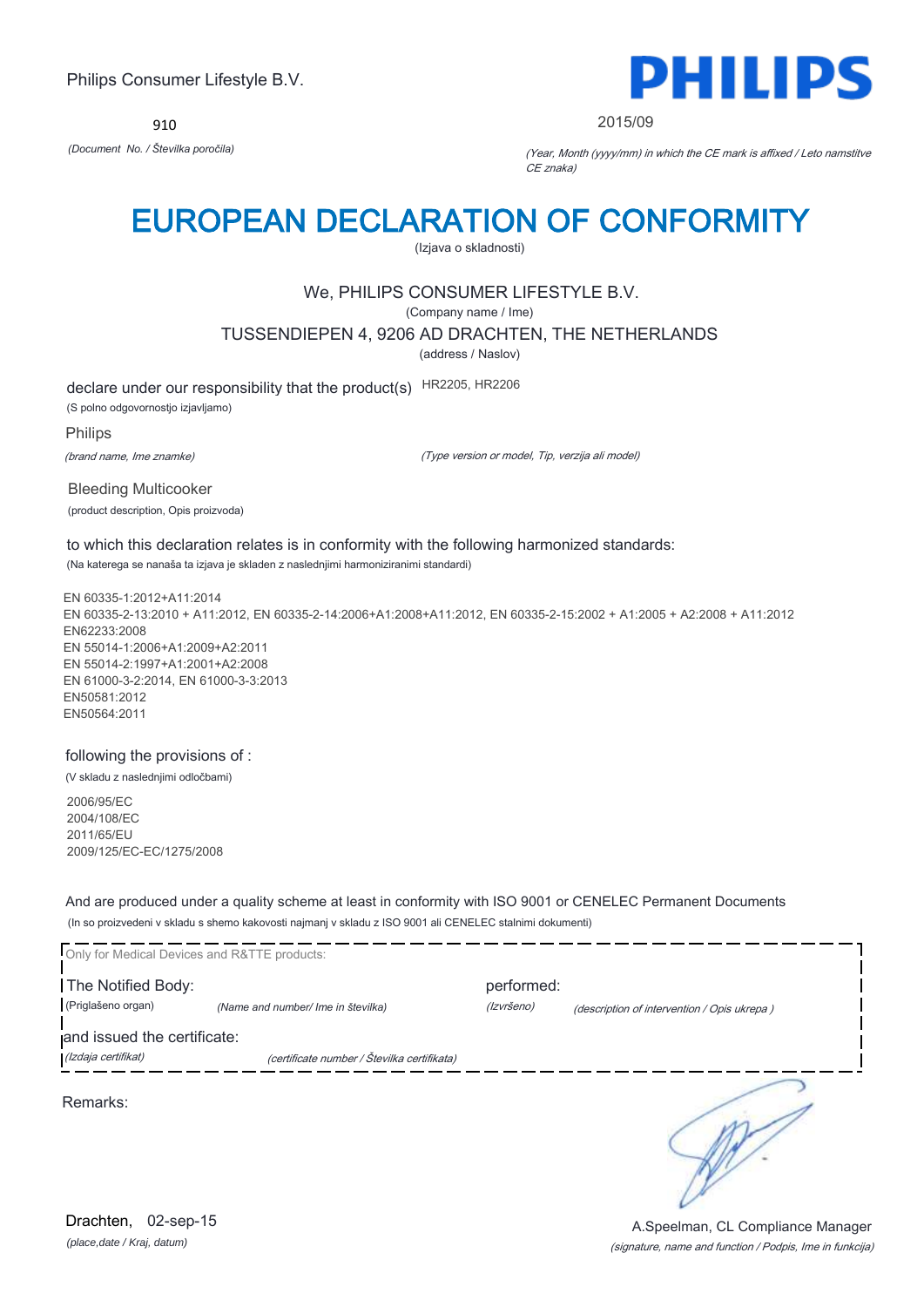910



### 2015/09

*(Document No. / Döküman Numarası)* (Year, Month (yyyy/mm) in which the CE mark is affixed / CE İbaresinin eklendiği yıl (yyyy/aa))

# EUROPEAN DECLARATION OF CONFORMITY

(EU UYGUNLUK BEYANI)

## We, PHILIPS CONSUMER LIFESTYLE B.V.

(Company name / İmalatçının ismi)

TUSSENDIEPEN 4, 9206 AD DRACHTEN, THE NETHERLANDS

(address / İmalatçının adresi )

declare under our responsibility that the product(s): HR2205, HR2206 (bizim sorumluluğumuz altında işbu beyanın ilgili bulunduğu aşağıdaki elektrikli ürünün:) Philips

(brand name, İsim )

(Type version or model, Tip veya model)

Bleeding Multicooker

(product description, Ürün Açıklamas )

to which this declaration relates is in conformity with the following harmonized standards: (aşağıda belirtilen ilgili standartların gerektirdiği uygunluğa sahip olduğunu beyan ederiz)

EN 60335-1:2012+A11:2014 EN 60335-2-13:2010 + A11:2012, EN 60335-2-14:2006+A1:2008+A11:2012, EN 60335-2-15:2002 + A1:2005 + A2:2008 + A11:2012 EN62233:2008 EN 55014-1:2006+A1:2009+A2:2011 EN 55014-2:1997+A1:2001+A2:2008 EN 61000-3-2:2014, EN 61000-3-3:2013 EN50581:2012 EN50564:2011

following the provisions of :

(Yasal hükümler şu şekildedir:)

2006/95/EC 2004/108/EC 2011/65/EU 2009/125/EC-EC/1275/2008

And are produced under a quality scheme at least in conformity with ISO 9001 or CENELEC Permanent Documents (En az ISO 9001 veya CENELEC Daimi Belgelerine uygun kalite şemasına binaen mevcut ürünlerdir)

| Only for Medical Devices and R&TTE products: |                                           |                      |                                                   |  |
|----------------------------------------------|-------------------------------------------|----------------------|---------------------------------------------------|--|
| The Notified Body:                           |                                           | performed:           |                                                   |  |
| (Yetkili Kurul)                              | (Name and number/ Isin ve numara)         | (yerine getirmiştir) | (description of intervention /müdahalenin tanımı) |  |
| and issued the certificate:                  |                                           |                      |                                                   |  |
| (sertifikayı düzenlemiştir)                  | (certificate number / sertifika numarası) |                      |                                                   |  |
| Remarks:                                     |                                           |                      |                                                   |  |

*(place,date / Yer ve tarih )* Drachten, 02-sep-15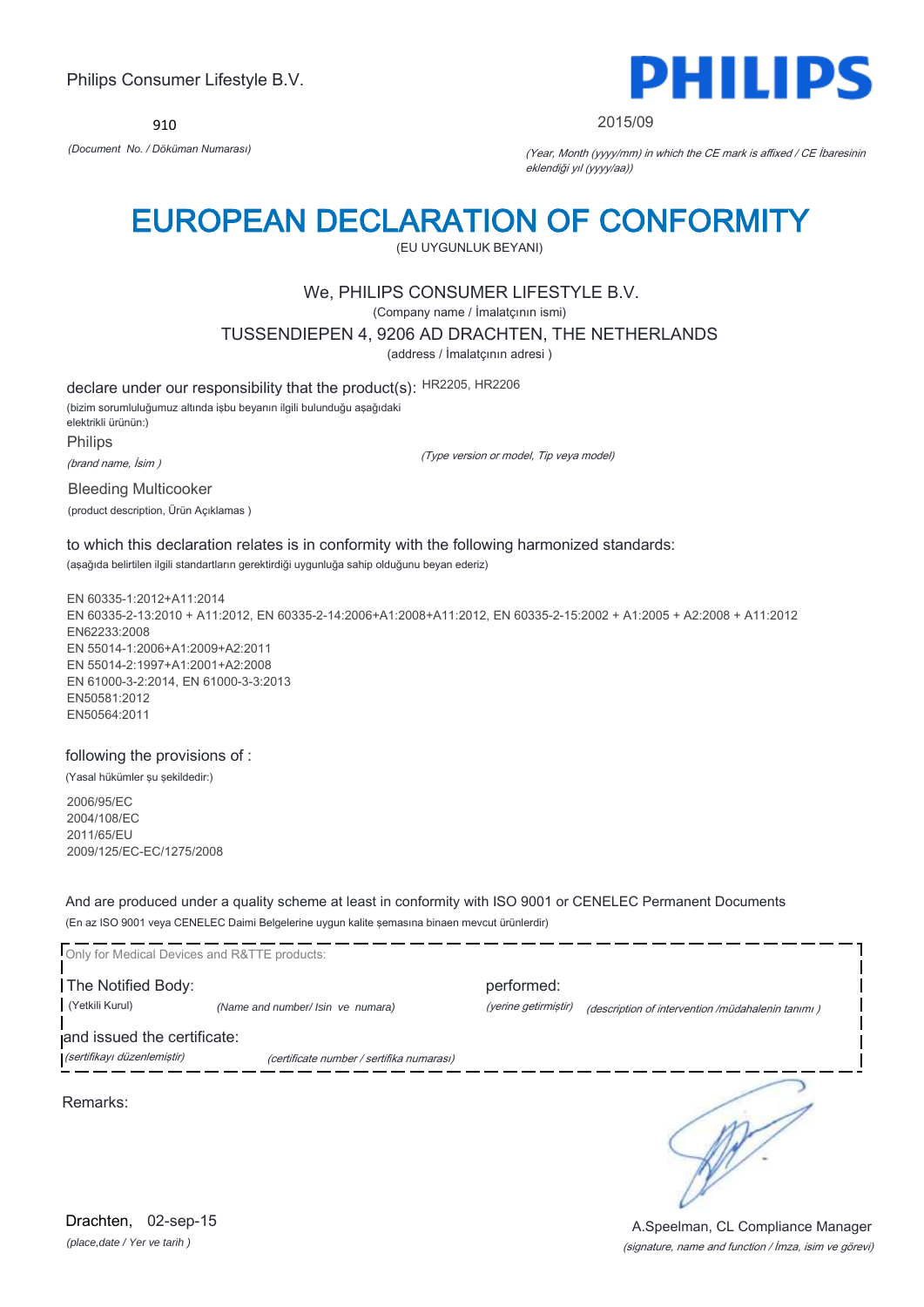910



### 2015/09

*(Document No. / Broj izvještaja)* (Year, Month (yyyy/mm) in which the CE mark is affixed / Godina ishođenja CE oznake)

# EUROPEAN DECLARATION OF CONFORMITY

(Izjava o sukladnosti)

## We, PHILIPS CONSUMER LIFESTYLE B.V.

(Company name / Ime)

TUSSENDIEPEN 4, 9206 AD DRACHTEN, THE NETHERLANDS

(address / Adresa)

declare under our responsibility that the product(s) HR2205, HR2206

(Odgovorno izjavljujemo da je elektični uređaj(i))

Philips

(brand name, Naziv robne marke)

(Type version or model, Tipska oznaka ili model)

Bleeding Multicooker (product description, opis proizvoda)

to which this declaration relates is in conformity with the following harmonized standards: (Na koje se ova izjava odnosi zadovoljava sljedeće usklađene norme)

EN 60335-1:2012+A11:2014 EN 60335-2-13:2010 + A11:2012, EN 60335-2-14:2006+A1:2008+A11:2012, EN 60335-2-15:2002 + A1:2005 + A2:2008 + A11:2012 EN62233:2008 EN 55014-1:2006+A1:2009+A2:2011 EN 55014-2:1997+A1:2001+A2:2008 EN 61000-3-2:2014, EN 61000-3-3:2013 EN50581:2012 EN50564:2011

following the provisions of :

(Slijedom odredbi:)

2006/95/EC 2004/108/EC 2011/65/EU 2009/125/EC-EC/1275/2008

And are produced under a quality scheme at least in conformity with ISO 9001 or CENELEC Permanent Documents (najmanje u skladu sa normom ISO 9001 ili)

Only for Medical Devices and R&TTE products: **The Notified Body: performed:** performed: (Nadležno tijelo) *(Name and number/ Ime i broj) (Izveden) (Izveden) (description of intervention / Opis intervencije*) and issued the certificate: (I izdana je potvrda) (certificate number / Broj potvrde) ∍ Remarks:

*(place,date / Mjesto ,datum)* Drachten, 02-sep-15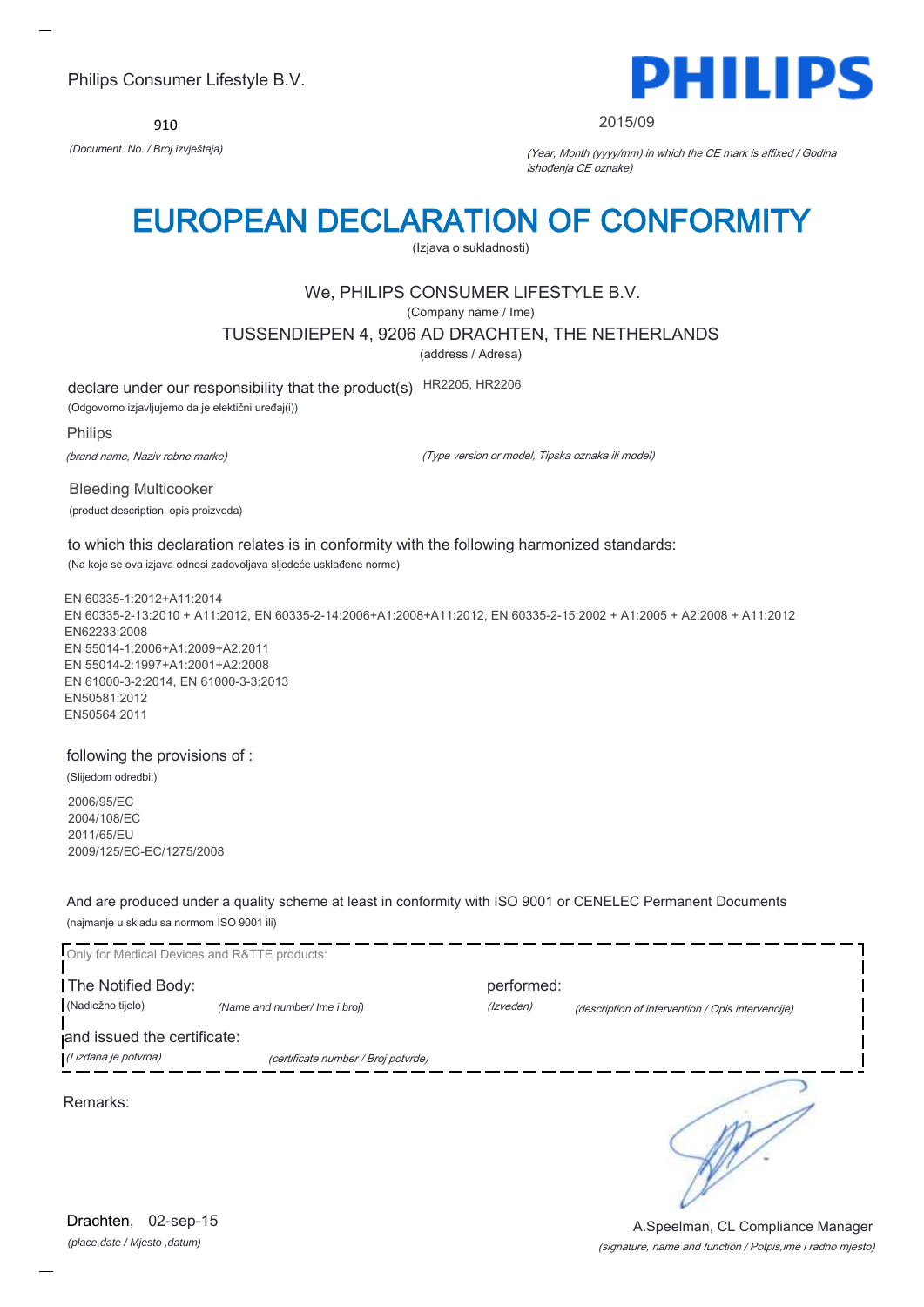910



### 2015/09

*(Document No. / Αρ. έκθεσης)* (Year, Month (yyyy/mm) in which the CE mark is affixed / Έτος επικόλλησης του σήματος συμμόρφωσης CE)

# EUROPEAN DECLARATION OF CONFORMITY

(ΔΗΛΩΣΗ ΣΥΜΜΟΡΦΩΣΗΣ CE)

## We, PHILIPS CONSUMER LIFESTYLE B.V.

(Company name / Επωνυμία)

TUSSENDIEPEN 4, 9206 AD DRACHTEN, THE NETHERLANDS

(address / Διεύθυνση)

declare under our responsibility that the product(s) HR2205, HR2206

(Δηλώνουμε υπεύθυνα ότι το ηλεκτρολογικό προϊόν/ προϊόντα)

Philips

(brand name, ονομασία μάρκας)

(Type version or model, Τύπος έκδοσης ή μοντέλο)

Bleeding Multicooker (product description, περιγραφή προϊόντος)

to which this declaration relates is in conformity with the following harmonized standards: (στο οποίο/ στα οποία αφορά η παρούσα δήλωση συμμορφούται/ συμμορφούνται με τα εξής εναρμονισμένα πρότυπα)

EN 60335-1:2012+A11:2014 EN 60335-2-13:2010 + A11:2012, EN 60335-2-14:2006+A1:2008+A11:2012, EN 60335-2-15:2002 + A1:2005 + A2:2008 + A11:2012 EN62233:2008 EN 55014-1:2006+A1:2009+A2:2011 EN 55014-2:1997+A1:2001+A2:2008 EN 61000-3-2:2014, EN 61000-3-3:2013 EN50581:2012 EN50564:2011

### following the provisions of :

(Σύμφωνα με τις διατάξεις των οδηγιών)

2006/95/EC 2004/108/EC 2011/65/EU 2009/125/EC-EC/1275/2008

And are produced under a quality scheme at least in conformity with ISO 9001 or CENELEC Permanent Documents (Και παράγεται/ παράγονται σύμφωνα με ένα ποιοτικό πρόγραμμα που συμμορφούται, κατ'ελάχιστον, με το πρότυπο ISO 9001 ή με τα Μόνιμα Έγγραφα Τεκμηρίωσης της

| and issued the certificate:<br>(Και εξέδωσε το πιστοποιητικό)          |                                                                     |
|------------------------------------------------------------------------|---------------------------------------------------------------------|
| (Ο ειδοποιηθείς οργανισμός)<br>(Name and number/ Ονομασία και αριθμός) | (διεξήγαγε)<br>(description of intervention / περιγραφή παρέμβασης) |
| The Notified Body:                                                     | performed:                                                          |

*(place,date / τόπος, ημερομηνία)* Drachten, 02-sep-15

(signature, name and function / υπογραφή, ονοματεπώνυμο και λειτουργία) A.Speelman, CL Compliance Manager